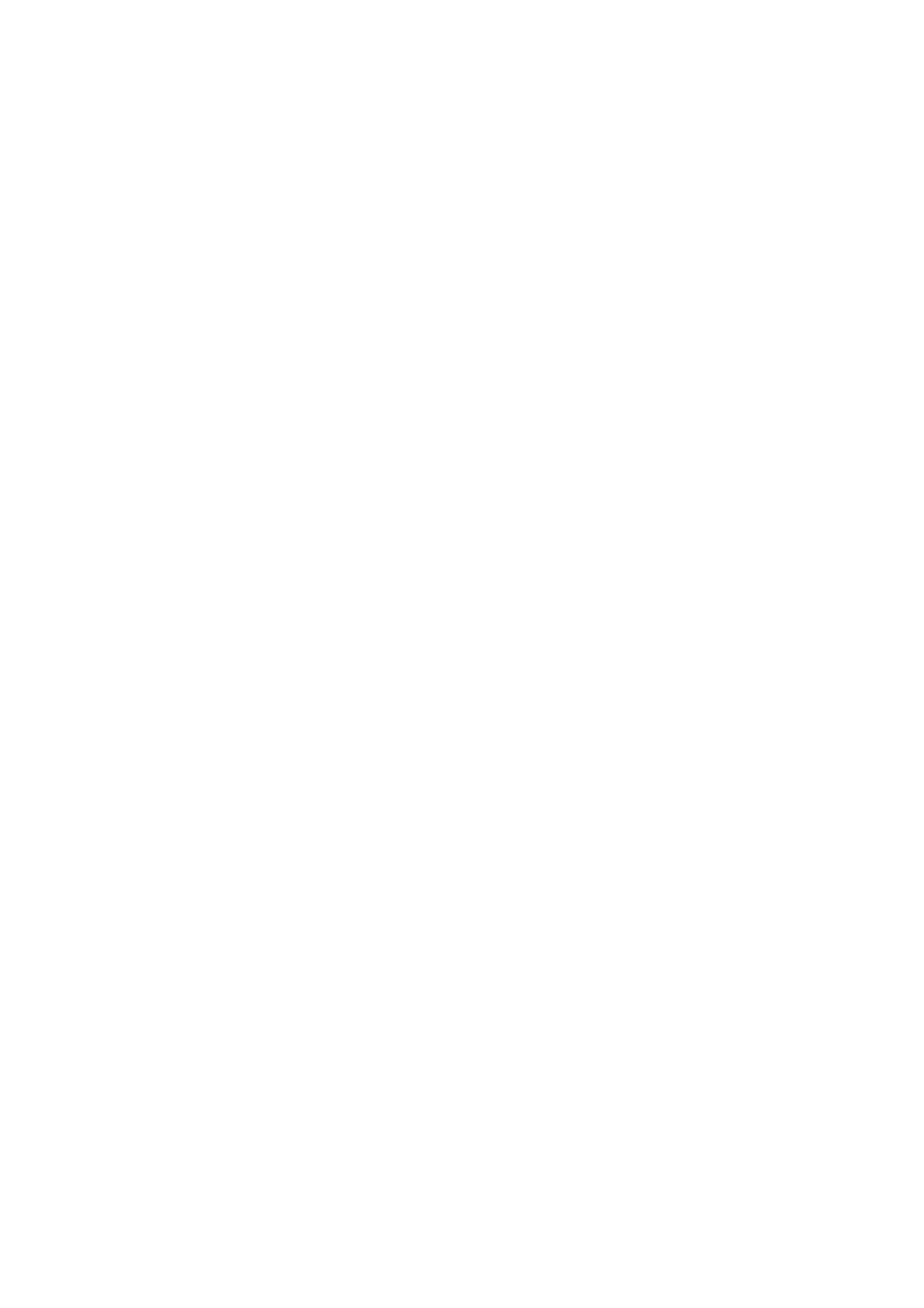*Chenjian Zhang Alexander Akbik* 

*PISA as a Legitimacy Tool during China's Education Reform: Case Study of Shanghai* 

> TranState Working Papers No. 166

*Sfb597 "Staatlichkeit im Wandel" − "Transformations of the State"*  Bremen, 2012 [ISSN 1861-1176]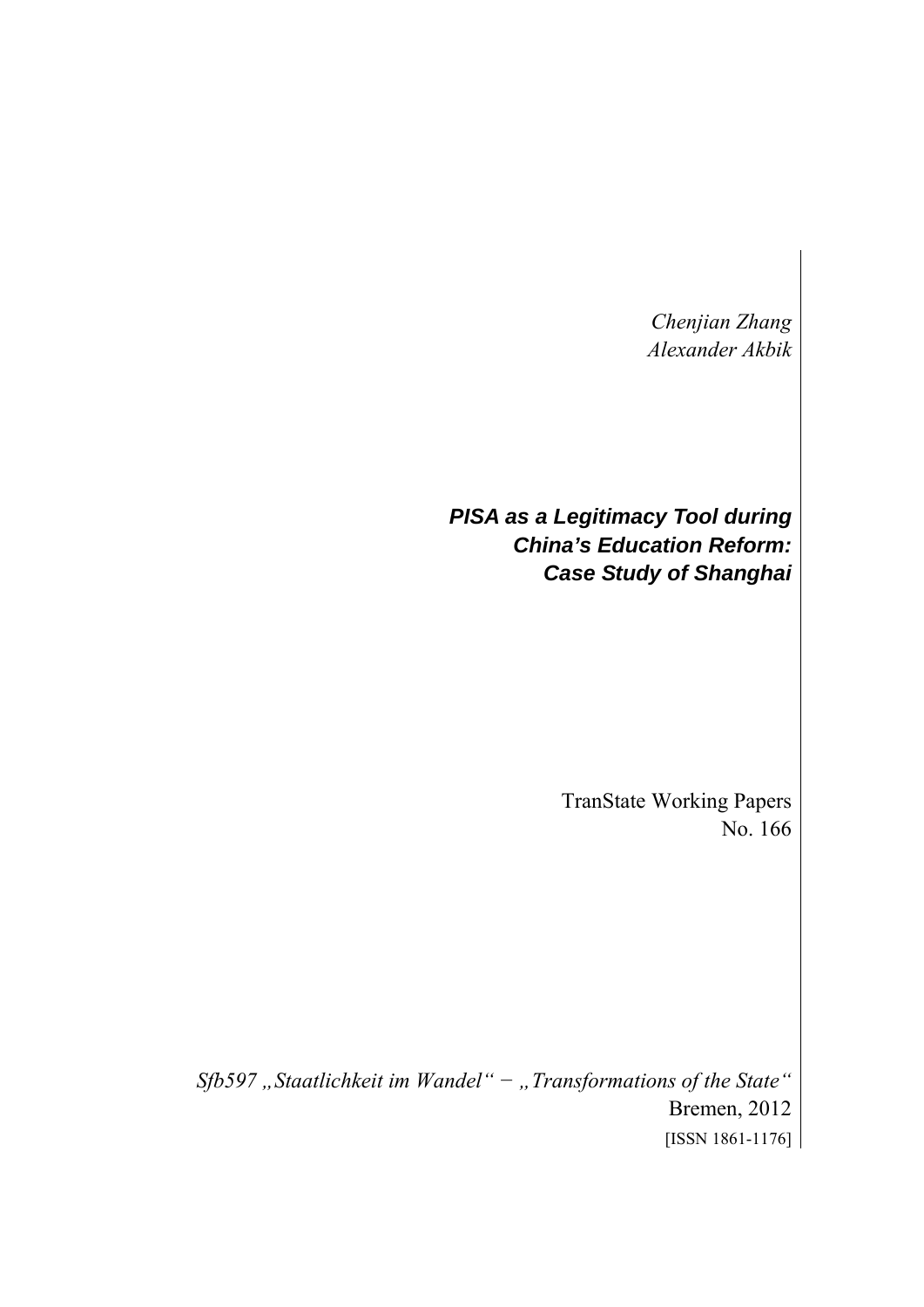**Chenjian Zhang, Alexander Akbik**  PISA as a Legitimacy Tool during Education Reform: Case Study of Shanghai (TranState Working Papers, 166) Bremen: Sfb 597 "Staatlichkeit im Wandel", 2012 ISSN 1861-1176

Universität Bremen Sonderforschungsbereich 597 / Collaborative Research Center 597 Staatlichkeit im Wandel / Transformations of the State Postfach 33 04 40 D - 28334 Bremen Tel.:+ 49 421 218-56644 Fax:+ 49 421 218-56633 Homepage: http://www.staatlichkeit.uni-bremen.de

Diese Arbeit ist im Sonderforschungsbereich 597 "Staatlichkeit im Wandel", Bremen, entstanden und wurde auf dessen Veranlassung unter Verwendung der ihm von der Deutschen Forschungsgemeinschaft zur Verfügung gestellten Mittel veröffentlicht.

Deutsche Forschungsgemeinschaft

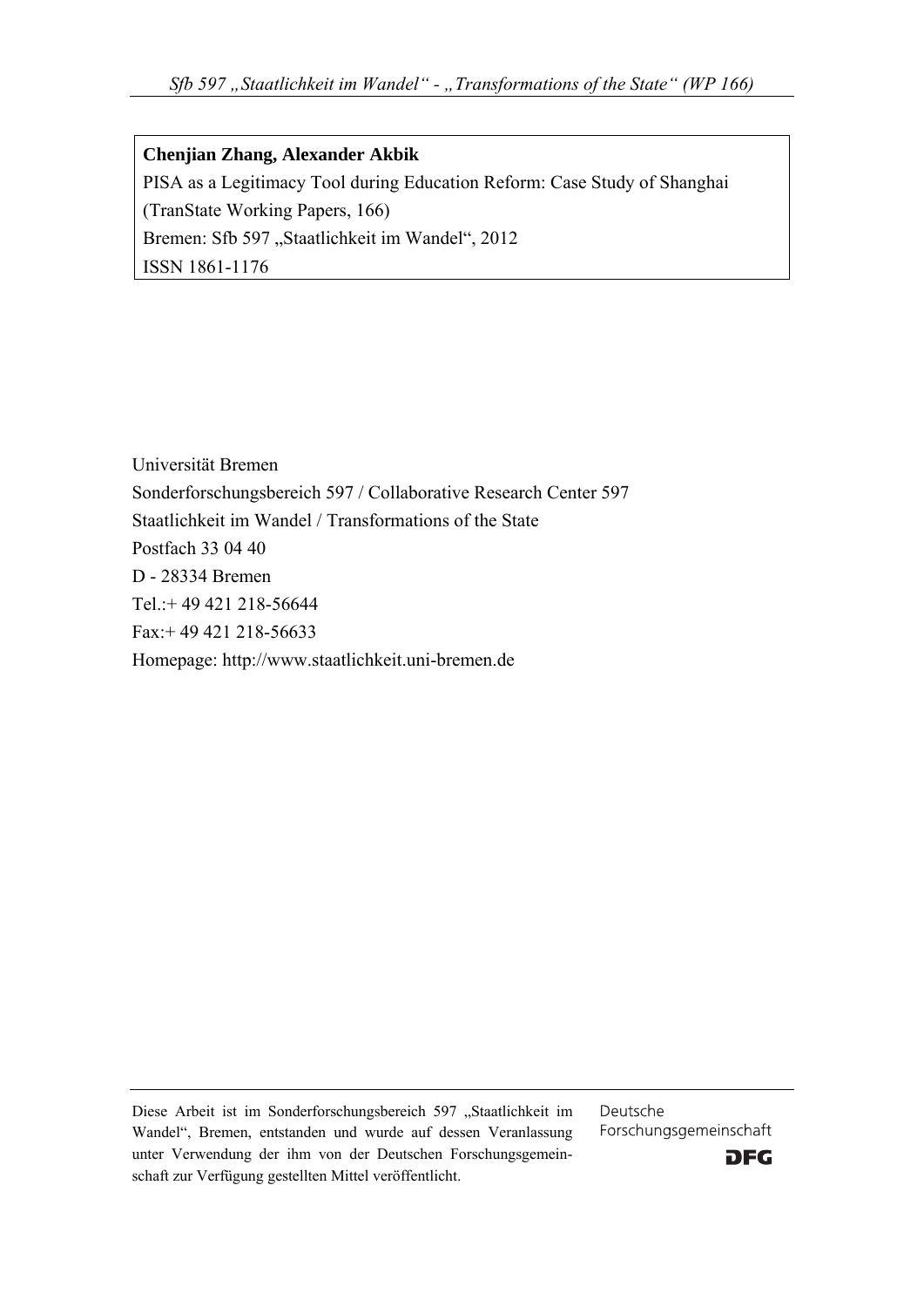# *PISA as a Legitimacy Tool during China's Education Reform: Case Study of Shanghai*

### **ABSTRACT**

In this paper we examine the Chinese domestic discourse centering on Shanghai's participation in the PISA study and interpretations of the 2009 results. The main focus is to examine why local education authority took part in the PISA project and how actors from the education authority use PISA as a tool to legitimize their reform stance. We adopted discourse and rhetorical analysis techniques and analyzed the data collected from newspapers and official documents. The analysis shows that the local education authority and PISA team used PISA as an external assessment tool to legitimate the preexisting education reform measures, confirm its leadership, and appeal for the collective actions from other social groups in future reform agenda. Different interpretations of the test results by independent educators and overseas professors are demonstrated to contrast officials' framings and shed light on the rationales behind these framings. This study contributes to the theoretical discussion of how local actors use PISA to respond to domestic and international pressures on education reform and at the same time pursue local political interests.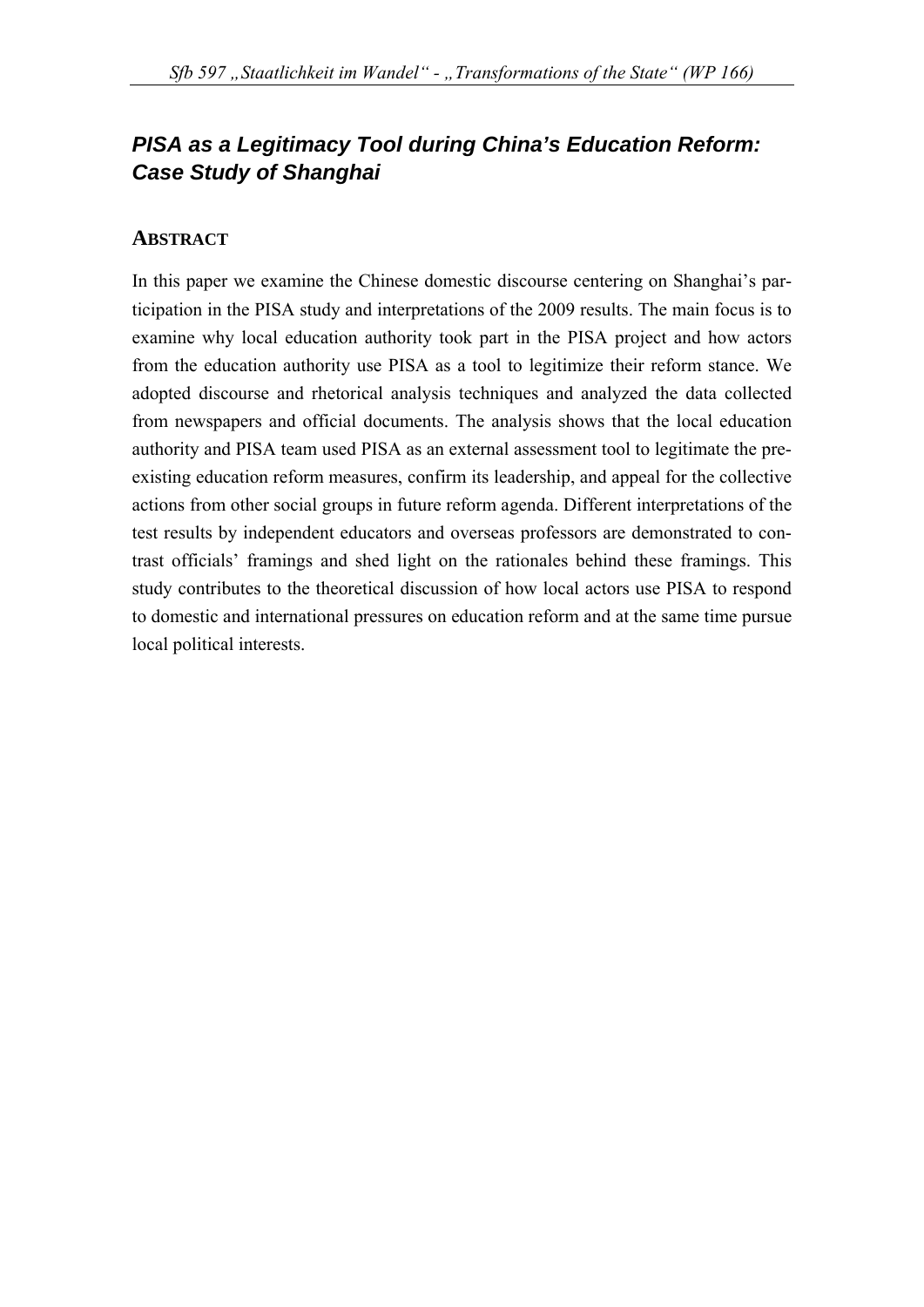# **CONTENTS**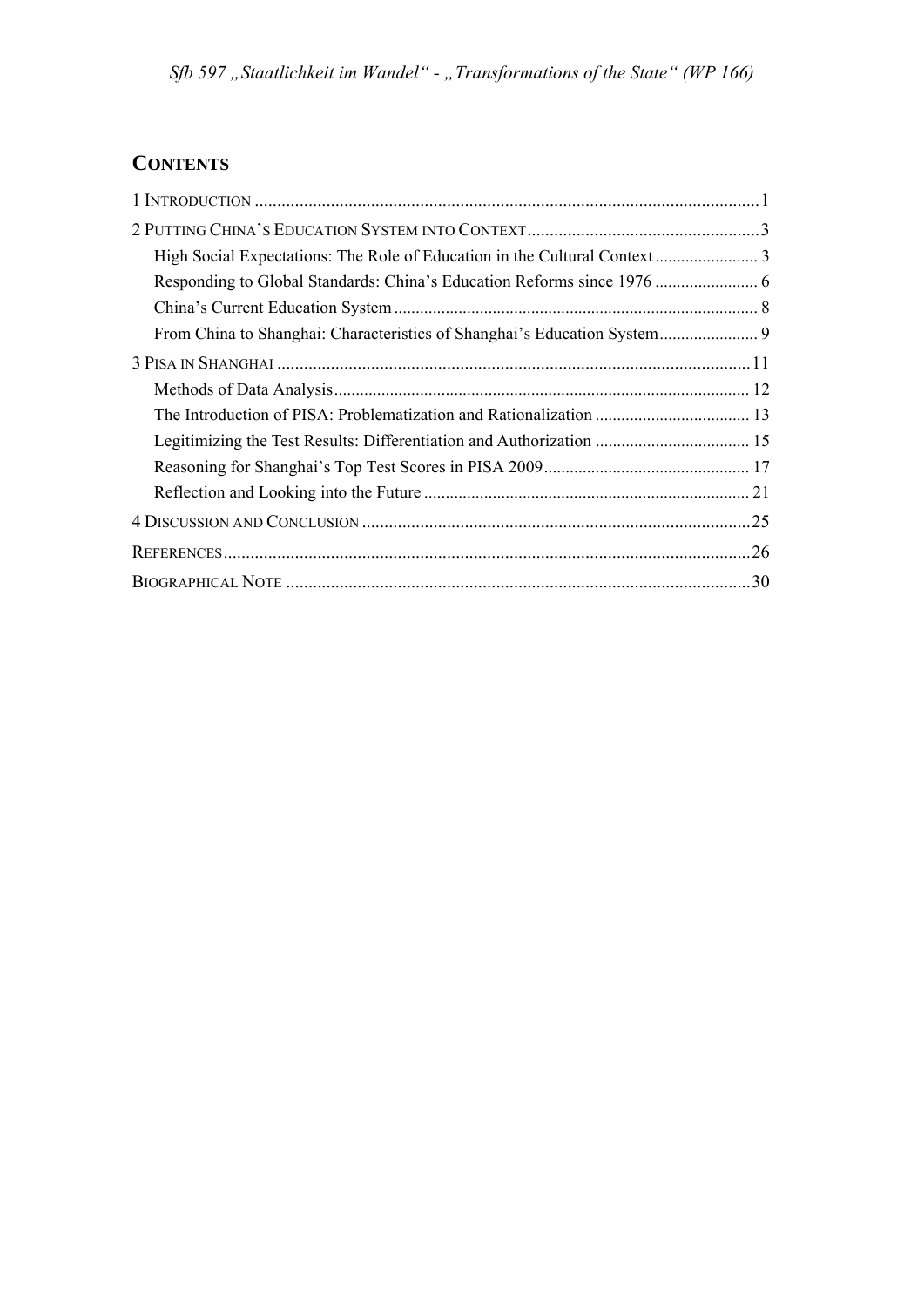# *PISA as a Legitimacy Tool during China's Education Reform: Case Study of Shanghai*

*"While the Chinese have been highly conservative, and their educational system has reflected this, their conservatism has its limits. Slow in making a departure, once its practicability is demonstrated, they do not hesitate at radical changes nor are they discouraged by difficulties." – Edmunds 1919* 

#### **1 INTRODUCTION**

Shanghai's 2010 test results at the Programme for International Student Assessment (PISA) caught the world's attention - not only did Shanghai participate for the first time in this project hosted by the Organization for Economic Co-operation and Development (OECD), but also, consequently, outperformed students from 75 countries and regions by scoring the leading figures in mathematics, reading literacy and sciences. These results stunned international journalists, educators, and politicians, who reacted by giving rivaling interpretations of Shanghai's achievement. Some viewed the dramatic improvement of China's education system as a rising challenge to the  $US<sub>1</sub><sup>1</sup>$  causing another "Sputnik Moment"<sup>2</sup>, others ascribed China's success to the education reform aimed at the larger inclusion of ethnic minorities, $3$  while still others considered the results to be the logical conclusion of China's obsession with test-taking.<sup>4</sup> Evidently, PISA has turned China's education system into a widely discussed topic, even though the international discourse is mixed with different voices.

However, while the international discourse on Shanghai's results was extraordinary, China's domestic discourse regarding this remains largely unknown to outsiders. While Shanghai's local authority's interpretation of the results has been introduced and translated in some news reports and commentaries, other voices and opinions from independent educators were less presented or invisible. To fill this gap, we present the domestic discourse on Shanghai's PISA results for the international audience in this study. In this context, we do not focus on presenting these different stances and voices in the

<sup>1</sup> Kristof, Nicholas. (2011. January 15). China's Education System. The New York Times. http://kristof.blogs. nytimes.com/tag/pisa-test/

<sup>2</sup> Dillon, Sam. (2010. December 7). Top Test Scores From Shanghai Stun Educators. The New York Times. http://www.nytimes.com/2010/12/07/education/07education.html?pagewanted=all

<sup>3</sup> Ibid.

<sup>4</sup> Strauss, Valerie (2010. December 14). How Shanghai topped PISA rankings -- and why it's not big news in China. The Washington Post. http://voices.washingtonpost.com/answer-sheet/standardized-tests/how-shanghaitopped-pisa-ranki.html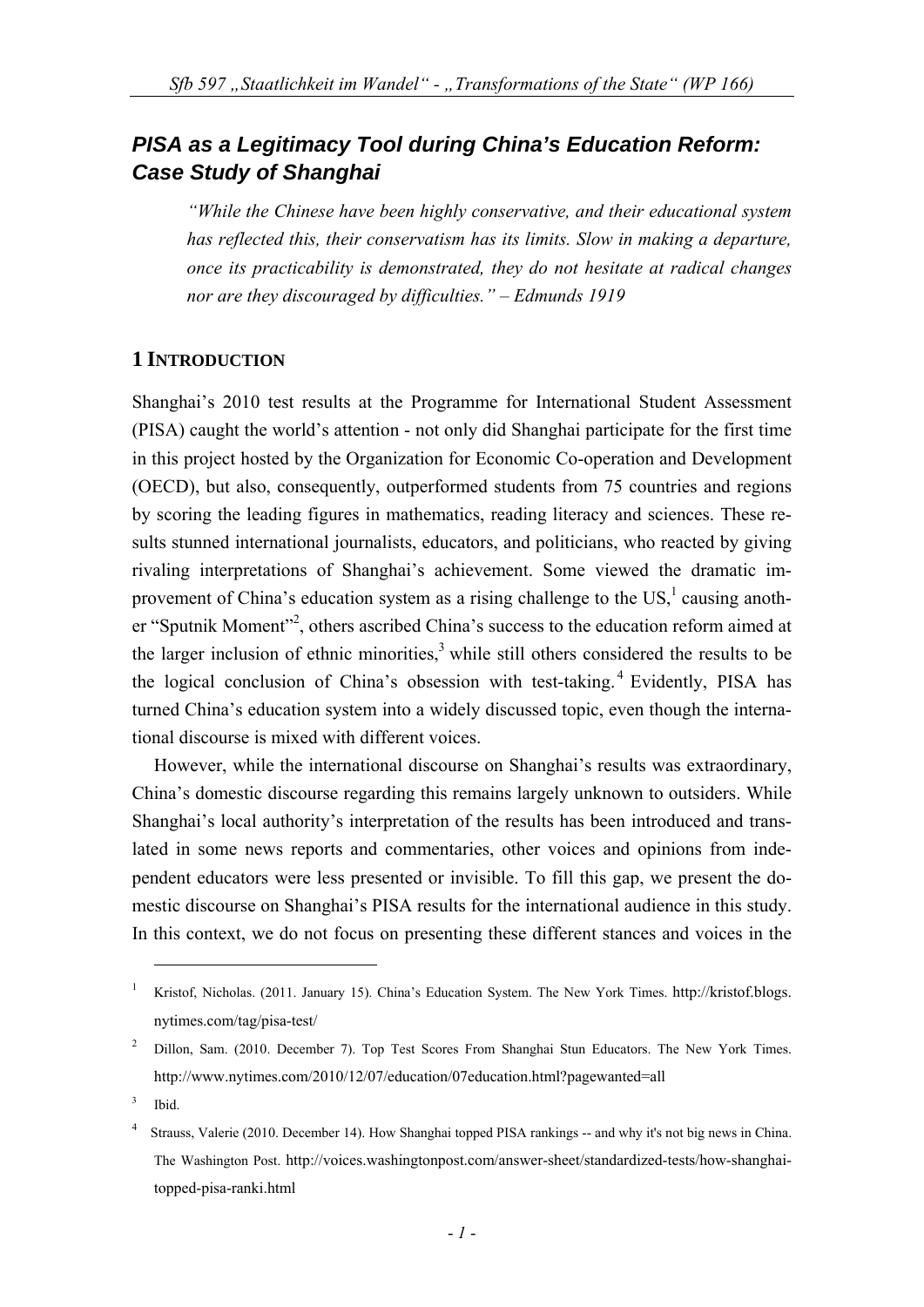discourse, but rather on the local education authority's framing and interpretations of the PISA project and 2009 results, and comparing these to the interpretations from other social groups, such as independent educators and overseas professors.

By conducting a case study of Shanghai's participation in the 2009 PISA study and the domestic discourse on the results, we also aim to contribute to the theoretical discussion on local actors' use of PISA in order to legitimize their policy agenda (Rautalin & Alasuutari, 2009). In existing literature, the actual process and mechanisms through which the OECD and in specific the PISA principles and ideas are used and transformed at individual nation-state level remain unclear (Rautalin & Alasuutari, 2009). Indeed, extant research has given much attention to Western countries (Ertl, 2006; Grek, 2009; Sadler & Zeidler, 2009), while only few researchers attempted to explore how Asian countries have responded to PISA (Ninomiya & Urabe, 2011). With China's PISA debut, examining the domestic discourse has become an important research agenda.<sup>5</sup>

Moreover, previous studies have examined how OECD's policy recommendations are accepted within the individual member countries and how public discourse centering on PISA is constructed and reconstructed at the national level, without giving much attention to local power constellations. In East Asian countries, as part of the current decentralization policy, local governments have substantial autonomy in developing their own education reform and policy agenda (Bjork, 2010). Thus, the autonomy of local governments should be considered when examining the nation-states' response to the PISA study, because national and local governments may adopt different strategies in response to pressures generated by globalization (Mok, 2003). Since mainland China was only represented by Shanghai in the PISA study, the role of Shanghai's government and education authority as well as their response to the results needs to be scrutinized: Why did Shanghai participate in the PISA study? How did they respond and interpret the test results? What can we learn from this public discourse?

In this paper, we draw on discourse and rhetorical analysis to answer these questions. Our analysis of 42 documents demonstrates how local government actors used PISA to legitimate pre-existing education reform policy and justify their leadership in future reform. We will present this study in three steps: First, we place China's education system in a broader cultural and historical context as well as introduce its organizational structure. The cultural and political background in which China is embedded in is essential for understanding the introduction of PISA and the debate surrounding the results. We then analyze the rationales behind Shanghai's participation in the PISA project and

<sup>5</sup> It should be noted that Hong Kong and China-Macao have already been participating in PISA since 2003. However, their education system, the cultural and political contexts, and the problems they face are incomparable to that of China (OECD 2010c). Shanghai presents a special case, because it is the first region in this strongly centralized state, with its historical, cultural and political context, that has participated in PISA.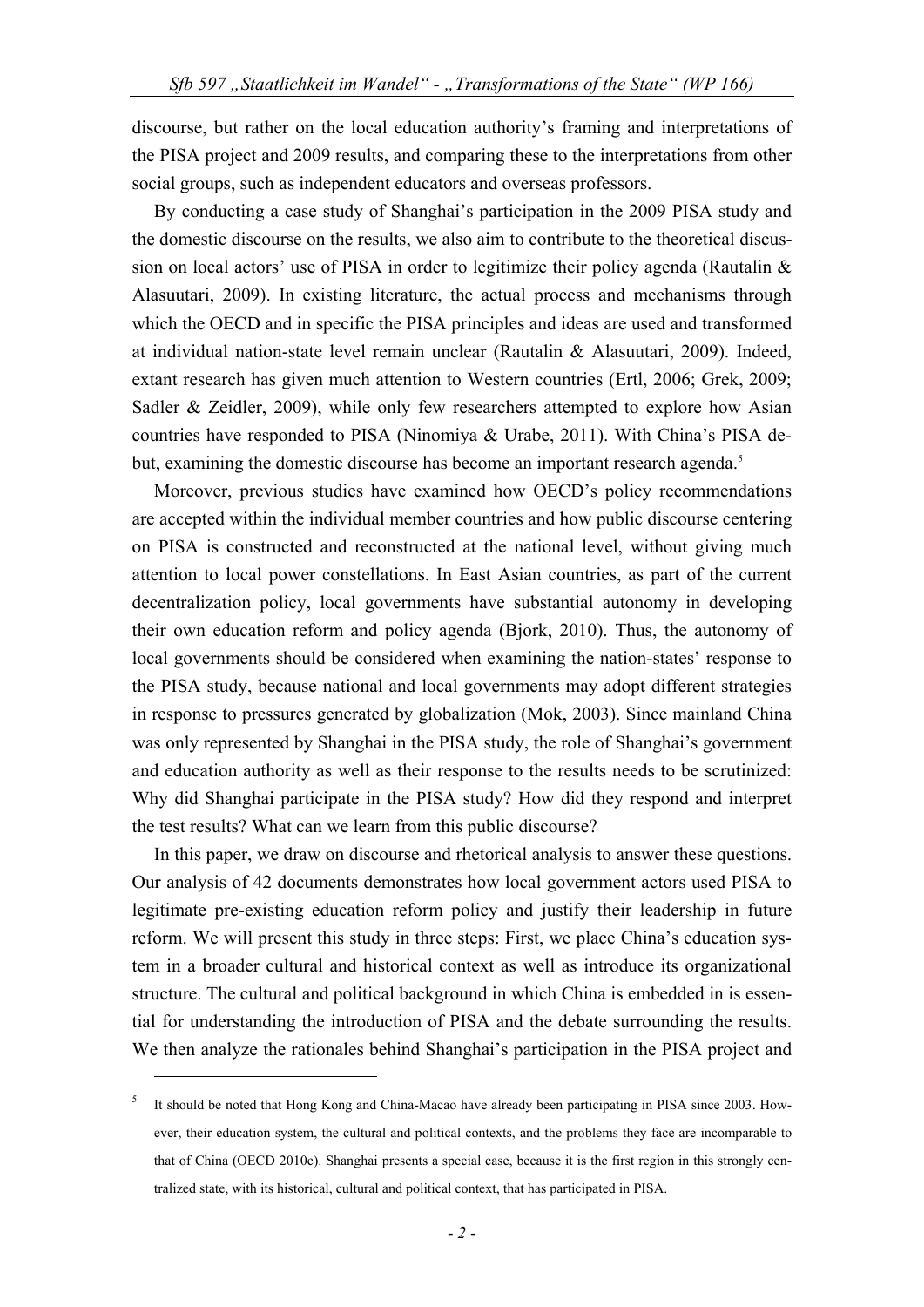identify the major themes and debates that have emerged from the discourse following the publication of the results. We categorize two main actor groups and outline their different views and stances in interpreting the test results. Our analysis shows that the local education authority and PISA team used the study as an external assessment tool to legitimate the pre-existing education reform measures and reconfirm their future reform agenda. Finally, we conclude our study and propose a theoretical assessment for future exploration.

### **2 PUTTING CHINA'S EDUCATION SYSTEM INTO CONTEXT**

China's educational system in general and Shanghai's in particular can only be understood in light of the cultural significance attached to it and through a historical perspective that has predominantly taken the economic reforms since the 1980s into account. Therefore, this section begins with an assessment of China's cultural heritage, which primarily stresses the high value attached to education within the Chinese population as well as the persistency of exam-oriented learning. Furthermore, China's rather recent history displays the efforts of moving beyond its Confucian heir and expanding the educational system throughout China. Here we can see on the one hand the decentralization of the financial autonomy of the educational system within, on the other hand, a strict centralist setting of the curriculum standards and performance assessment. The process of decentralization has led to competition among the regions for financial means and student excellence, which can explain the persistence of examination-based education and huge regional inequalities in terms of equality and quality of education. Only in this context can the role of Shanghai in China`s education system be understood. This section ends with an overview of the organizational structure of Shanghai's educational system. We will present it in contrast to China's system in order to emphasize Shanghai's peculiarities and the role the city takes in China's overall reformatory processes.

### **High Social Expectations: The Role of Education in the Cultural Context**

China has a long tradition of valuing education. For over 1000 years in imperial China, education was seen as the major path to climb the social ladder and obtain power. Examination-oriented education has long been entrenched in Chinese society and culture (Dello-Iacovo, 2009). In this educational system, rote memorization and recitation have been regarded as the standard learning methods and students' learning has mainly focused on future examination (Pepper, 1996). This education orientation has been widely criticized within the public and by educators, leading to attempts of reforming this system to educate well-rounded individuals (Dello-Iacovo, 2009).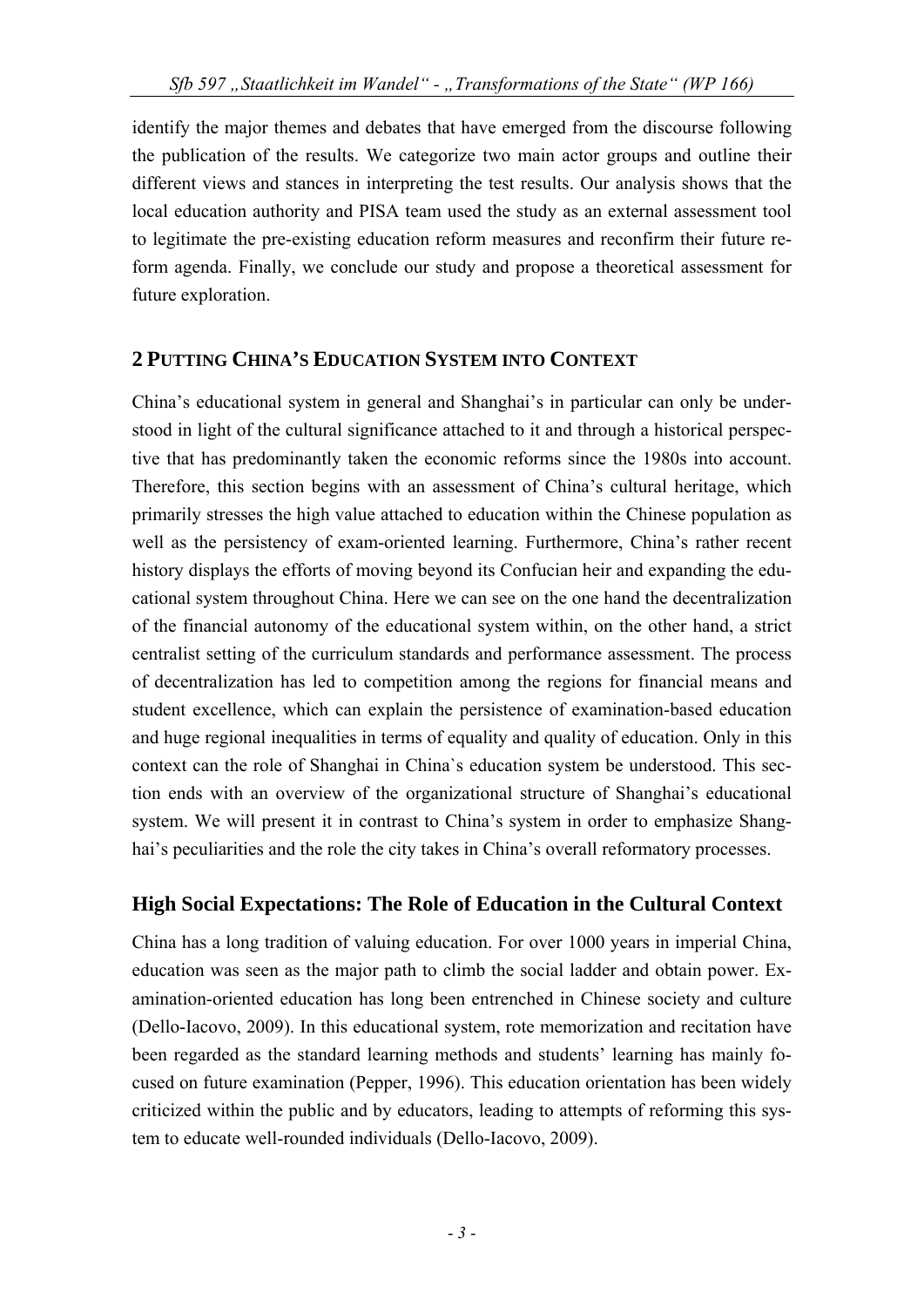However, despite these reform efforts, the cultural role of education has remained steadfast in China. Juxtaposing this perception with Nagel et al.'s typology of different guidelines of education (Nagel, Martens, & Windzio, 2010) shows how education in China was primarily perceived to be an instrument of social mobility particularly for the lower classes. This is important since reform efforts are constrained by the country's ideational background; thus, some reforms are more likely to be carried out than others. Furthermore, these guiding principles influence the possible impact of policy proposals from international organizations (Nagel, Martens, & Windzio, 2010). From this point of view, it is unlikely that the importance of examinations will be marginalized solely by internal efforts, nor by international actors, but rather by a combination of both.

From the beginning of the sixth century onwards, a system was in place which selected state officials solely based on the students' examination performances at the Civil Service exams conducted every three years (this is known as the Keju system (科举)). Other criteria, like their societal extraction, were largely ignored (Yu & Suen, 2005; OECD, 2010c).<sup>6</sup> It should be noted that the role of government servants was considered to be the most honorable and worthwhile occupation, providing office holders with diverse benefits, such as high salary, prestige, and power (Schirokauer, 1981). Unsurprisingly, the stakes to pass the exams were considerably high. Thus, a very competitive educational system – open to all – was established that fixated the importance of exams as the principal instrument for social mobility.<sup>7</sup>

The Keju system employed a three-tiered system of exams at the local district/prefectural, the provincial, and the "joint" exams. At the local district/prefectural level, the so-called tongshi (童试/院试), the first level of exams, were conducted once every two years. The xiangshi ( $\oint \vec{x}$ ) – the exams at the provincial level – were conducted every three years at the provincial palace. Finally, the joint exams consisted of the huishi  $(\triangle \forall \vec{k})$  – at the metropolitan level - and dianshi (殿试) – the palace examinations - took place in the national capital and marked the last of these tests. Whereas the huishi was in content rather similar to the test at the provincial level, the candidates reaching the dianshi exam were placed in front of the emperor for the final testing. The first and last exams lasted for only one day, while the provincial one was far more strenuous and lasted 9 days and nights, in which the candidates were placed in an exam-

<sup>6</sup> Gender, however, played a crucial role, meaning that girls were deterred from participating at the exams. Indeed, in this sense, girls were considered worthless and "a man who had no sons was considered childless" (Miyazaki, 1981). Interestingly, the gender question has still not been addressed in China's education discourse (see Peng, 2010).

<sup>7</sup> There were no entry level requirements for these tests. However, wealthy families, unlike the poor ones, were able to advance the prospects of their children by hiring private tutors.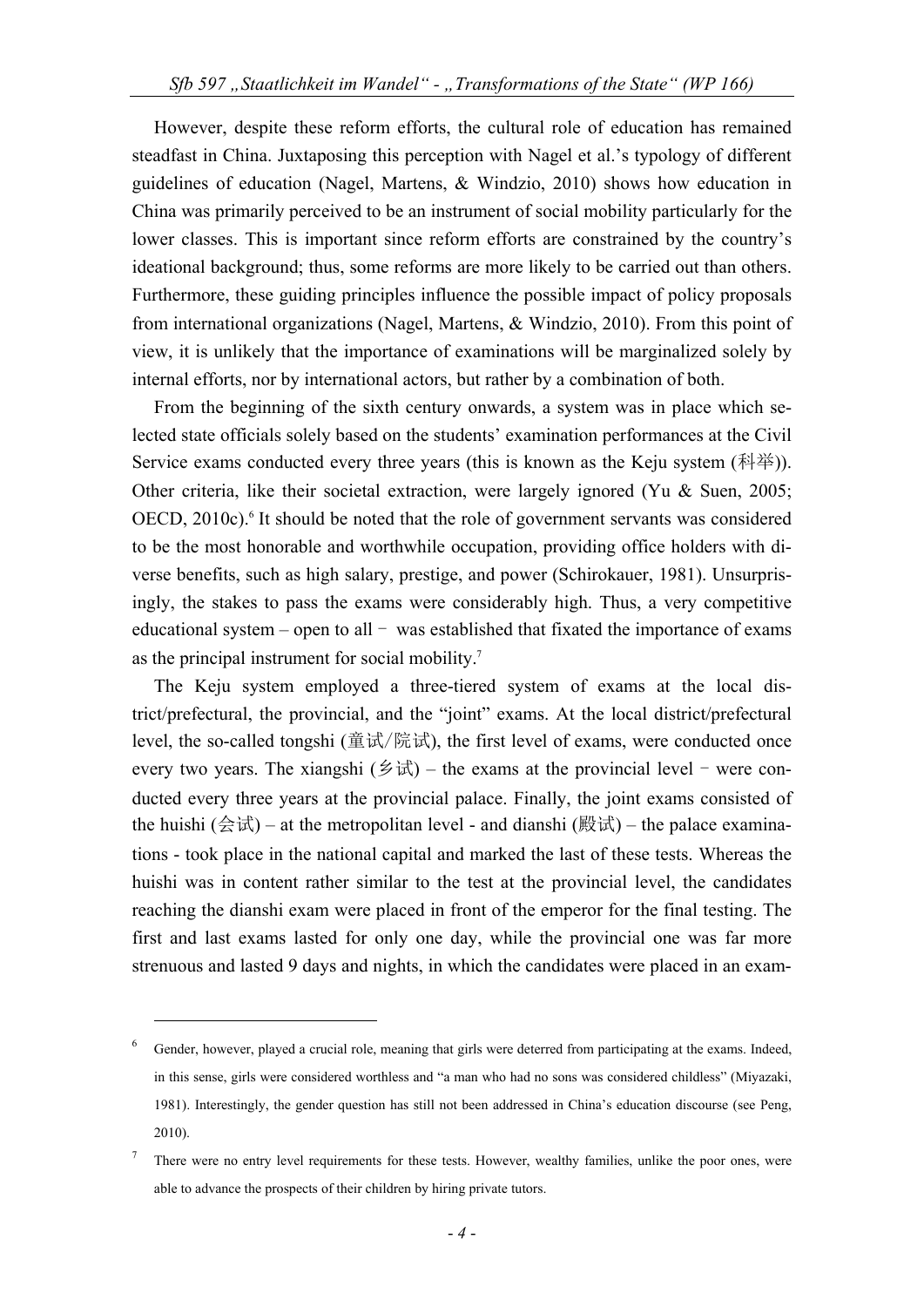ination cell, supplied with food and tested upon their knowledge of mostly Confucian themes as well as their writing skills (Elman, 1991; Yu & Suen, 2005).

Parents' and social expectations contributed to the high motivation of students in education. The implications for parents were that in order to provide for the wellbeing of their children, it was necessary to massively invest in their child's education.<sup>8</sup> Indeed, the preparation for the child's future success began early - before the child's birth, pregnant women were prescribed rules of proper behavior that were supposed to effect the child future development favorably (see Miyazaki, 1981). This could also be observed on account of average household spending on education. It is, however, best encompassed in the saying that "all pursuits are of low value; only studying the book is high" (万般皆下品, 唯有读书高) (Yu & Suen, 2004).

Parents' and social expectations are now usually labeled "education fever" in China and still noticeable in current figures, with households spending more on educating their child than on both housing and clothing. China's One Child Policy puts pressure on students and increases the willingness of parents to invest in their child's education. Having only one child not only implies that parents will have more means to spend on its future, but also that the pressure and expectations on the child, as a future caretaker of the family, have risen (Yu & Suen, 2005).

Describing the role of the Keju system helps us to place China's educational system within a broader cultural context and explains the prevalence of standardized testing as an intrinsic characteristic of the educational system, in which the motivation to study remains extrinsic. The Civil Service examinations were abolished in 1905<sup>9</sup> and replaced by the National College Entrance Exam (NCEE), known as Gaokao (高考) (Yu & Suen, 2005). Based on the test scores at the NCEE, students are allocated into four types of colleges and universities. Of course, it is difficult to compare both systems with one another, primarily because one is an entry-level exam for a state service, and the other is one for universities. Nevertheless, the perceived role of education, as the principal allocator of social status, the fixation on examinations, and the large investments of families on their children's education are deeply-rooted in China's tradition, value, and educational system.

<sup>8</sup> As we will explain later in this paper, this has currently considerable implications for the Chinese education system and is addressed by China's new 10-year-plan for national education.

<sup>9</sup> The abolition of the civil examination system was the conclusion of processes starting in 1842 with the forceful opening of Chinese ports to foreign trade as well as the realization that after losing the war with Japan (1894- 1895), China wanted to modernize its system in order to build the strength of the country. Thus, China realized the need of education for economic (and military) performance (Edmunds, 1919; Zhao, 2007).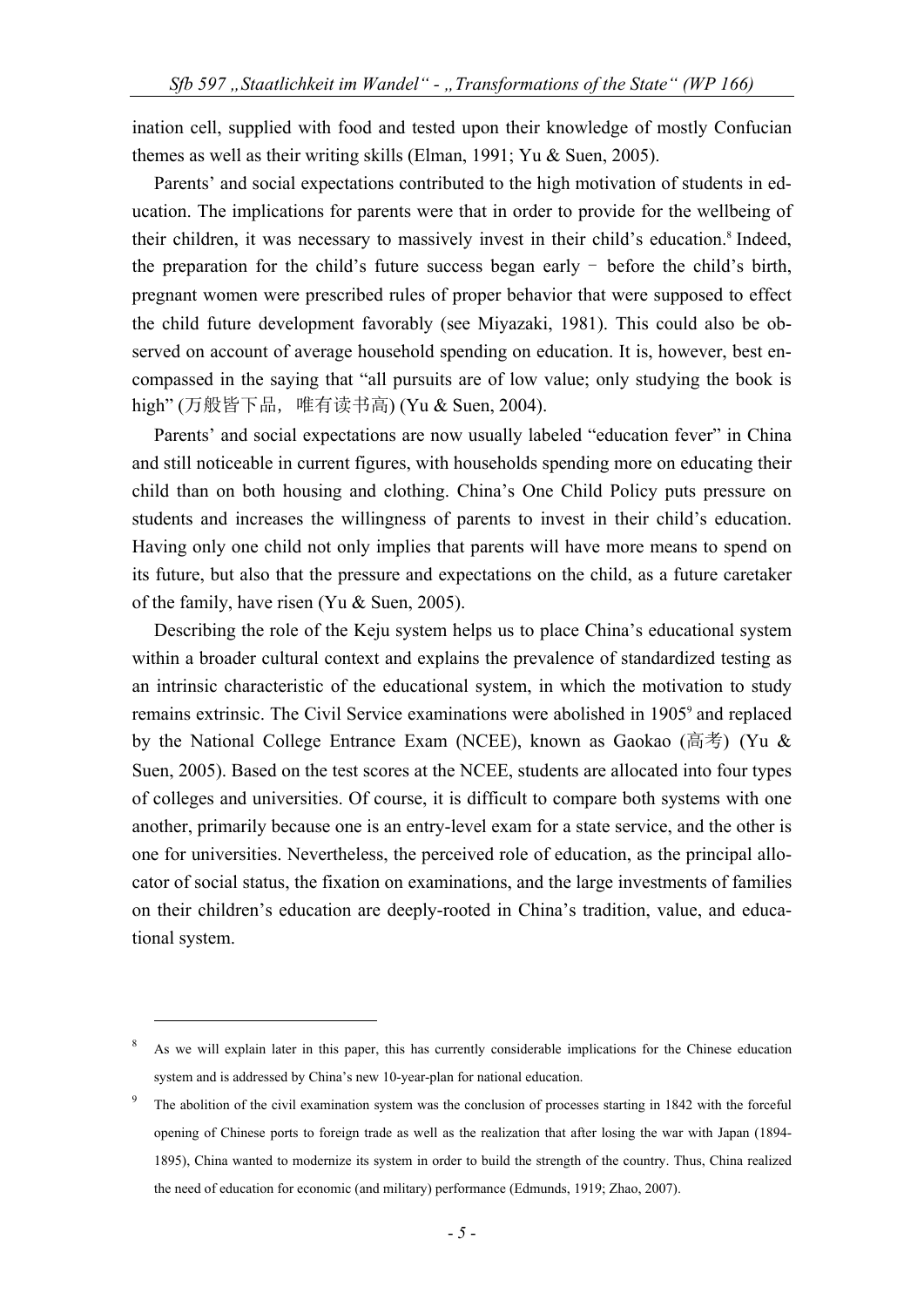#### **Responding to Global Standards: China's Education Reforms since 1976**

China's current reforms in the education system are motivated by the objects of decentralization and as a response to global pressures, while being under close supervision by the central state authority. Indeed, the central authority has realized that education needed to be improved in order to meet the demands of the global market (Dello-Iacovo, 2009). In the following chapter, we provide an overview of the reformatory efforts of the state to initiate change and the role governments at the local level play.

In 1980, China paid tribute to peasants' desire to build local schools in their villages, which paved the way for further decentralization measures in 1986; the same reform called for a universal nine-year education<sup>10</sup> (OECD, 2010c), with different timetables for geographic areas to achieve this goal (Ming, 1986). Thus, the 'Compulsory Education Law of the People's Republic of China' (Ministry of Education of the People's Republic of China, 1986) - the formalization of the decree 'Decision on the Reform of the Educational Structure' in 1985 - served as the basis for all further reforms. Indeed, this law created the framework in which even today the education system operates and reforms are pursued. Next to establishing the compulsory framework for nine-year long education, it made important signals towards decentralization, limiting the role of the government to supervise regional developments and set up guidelines. It set the stage for further reforms, which aimed at fiscally relieving the state, while at the same time empowering local authorities to respond more rapidly and better to the market forces that China exposed itself to since its ongoing market liberalization. Thus, it reflected the view that China's educational system was completely inadequate to cope with the rising challenges. Indeed, the economic reforms (e.g. the often quoted 'globalization with Chinese characteristics') had a multi-dimensional impact on the Chinese educational system (Liu & Fang, 2009).

Since then, a series of reforms have been pursued that were aimed at decentralization of local school finance and management authority. Primarily fueled by fiscal considerations - and not by the aim of increasing the quality of the educational system as such governments at the local level needed to secure the funding of their schools through various means (Hawkins, 2000). Thus, they had control over the tuition fees for their students, but had to find more ways to raise donations, being only modestly supported by the central government. This led to the situation that the economically strong regions had a significantly higher quality in teaching than poor areas, creating large regional disparity through this process. Marking a shift to re-centralization again, the "Revised

<sup>10</sup> This universal education aimed at including minorities and socially disadvantaged groups, such as the rural poor (Lam, 2010).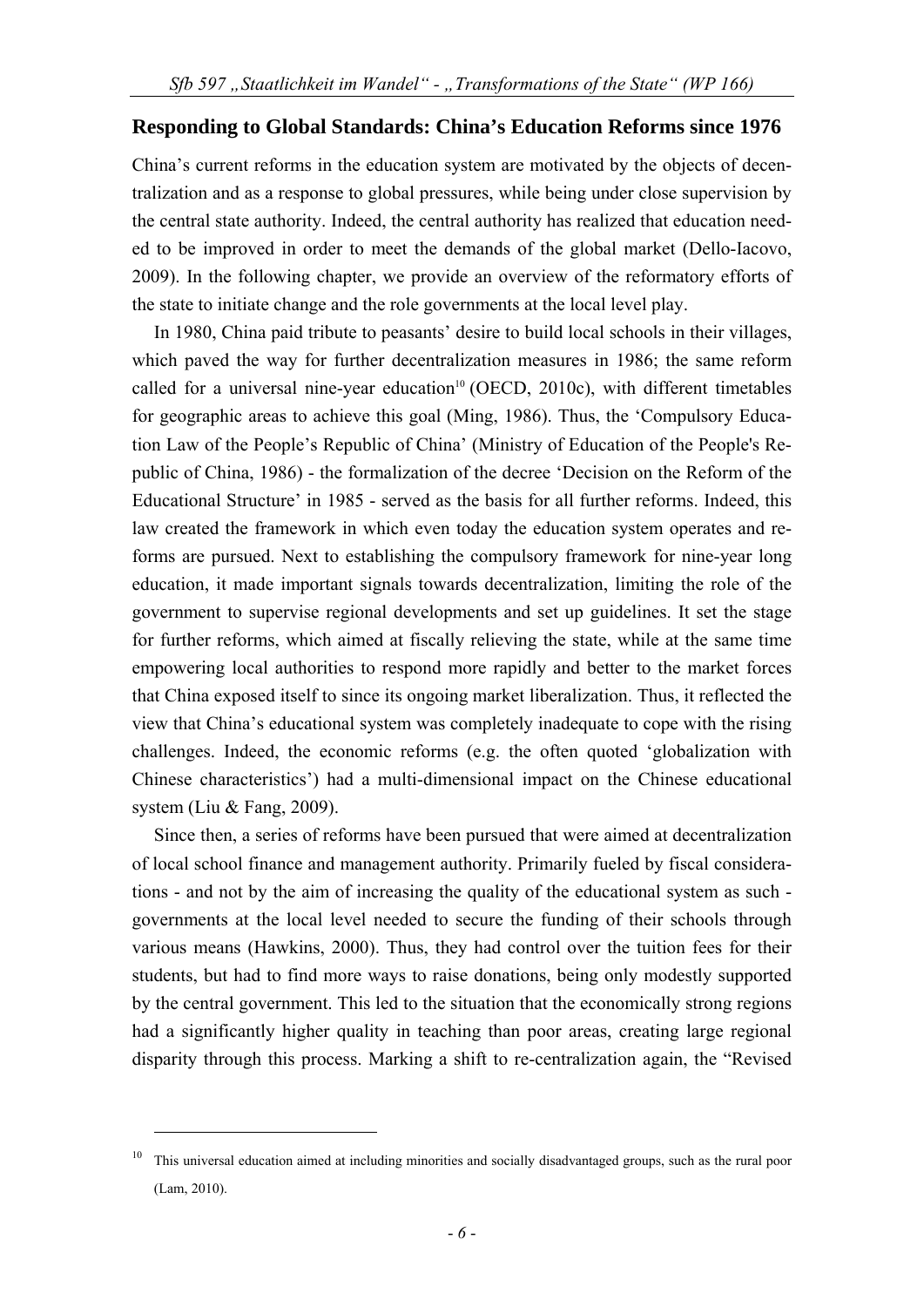Law of Compulsory Education" (Ministry of Education of the People's Republic of China, 2006) aimed at alleviating this regional disparity.

At the same time, the central authorities have maintained the function of guiding and monitoring the realization of the education reforms, the guidelines of education, teacher education, and first and foremost the content of the school curriculum. Indeed, the central authorities have initiated reforms in these areas such as the fundamental shift in teaching from basic knowledge and skills to "critical thinking, problem solving and creativity" (Ryan, Kang, Mitchell, & Erickson, 2009), refocusing from teacher-centered to student-centered teaching approaches, promoting a greater variety of textbooks, and establishing an assessment system to promote students' development (Ryan, 2010). Additionally, starting with the 1986 reforms, the social status of teachers has been endorsed and increased.<sup>11</sup> Moreover, it should be emphasized that China undertook tremendous efforts to raise the quality of teaching (Ministry of Education of the People's Republic of China, 2009).

These two characteristics can be exemplified by the role of private educational providers. The financial considerations help to explain the rise of private schools (minban)<sup>12</sup>, which provided especially poorer regions the possibility to save means. On the one hand, they offered poor regions the possibility to provide higher quality education, and on the other, help China realize its target of nation-wide nine-year compulsory education. Indeed, a look at the numbers shows the increasing impact these schools have on China's educational landscape. Between 1994 and 2006, the number of schools has increased from 1,280 to 10,366 - or even more impressive in terms of school graduates from 35,416 to 2,204,290 at the secondary educational level (Chan & Wang, 2009). The central government has endorsed the development of private schools, but with the limitation that they are not allowed to deviate from the state set school curriculum (Hawkins, 2000).

China experiences continuing decentralization of its educational system, which is embedded in a broader, centrally established framework. The peculiarities of the Chinese system have led to a redefinition of the government at the local level as "the real entrepreneurs and change agents" (Hawkins, 2000). Indeed, regions need to find creative ways to finance their education sectors and at the same time have considerable autonomy over the implementation of nationwide curriculum. Thus, each region is fiscally independent and expected to maximize its performance. In this light, it is unsurprising

<sup>&</sup>lt;sup>11</sup> Indeed, the occupation of teacher has, despite average pay, "risen up the ladder of preferred occupations" (OECD, 2010c).

<sup>12</sup> For further discussion on the term minban, see Mok (1997), who discusses different kinds of private institutions.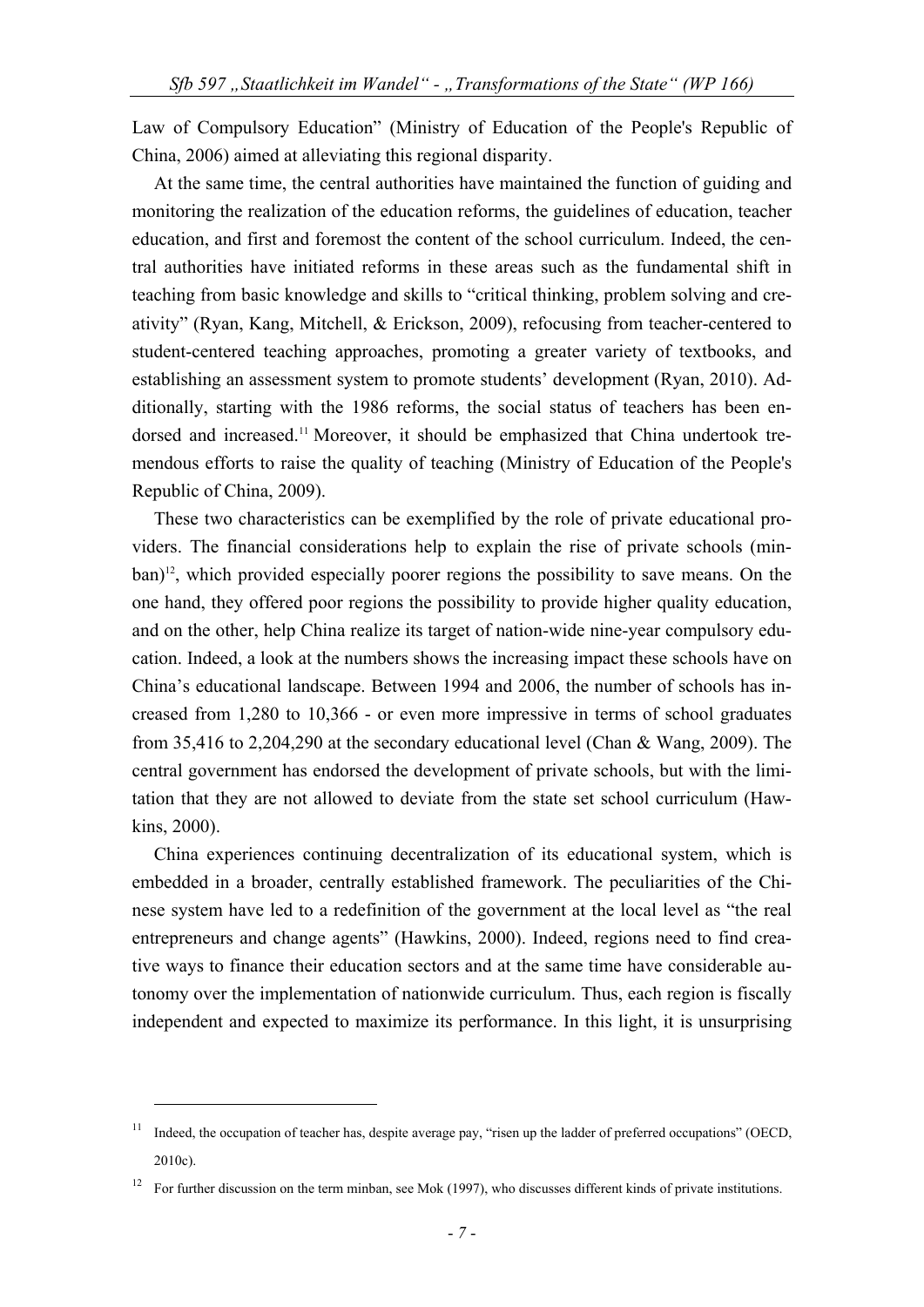that the richer regions perform better than the poorer, leading to huge regional disparities.<sup>13</sup>

### **China's Current Education System**

1

The striking characteristic of China's education system is the endurance of examinations as the gatekeeper for reaching the next, higher academic level. Curriculum reforms, often labeled suzhi jiaoyu $14$  have proved to be little than effective and so far only short-lived in diminishing the role of examination-oriented education - yingshi jiaoyu (Dello-Iacovo, 2009). In this section, we will illustrate the prevalence of examinations in China's current education system by depicting its organizational structure.

| Figure 1: Organizational Structure of Chinese Education System (OECD, 2010c) |  |  |  |
|------------------------------------------------------------------------------|--|--|--|
|                                                                              |  |  |  |

| <b>Tertiary</b>                              |             |                          | Non-formal/Lifelong |
|----------------------------------------------|-------------|--------------------------|---------------------|
| Senior Secondary (3 years)<br><b>General</b> | Specialised | <b>Vocational Crafts</b> |                     |
| Junior Secondary (3 years)                   |             |                          |                     |
| Primary (6 years)                            |             |                          |                     |
| Pre-School (3-4 years)                       |             |                          |                     |

Figure 1 illustrates China's current education system. Compulsory education covers six years of primary and three years of secondary education.15 Due to the already mentioned culturally ascribed importance of education, it is however fairly common for children to attend three to four years of pre-school education. Following the compulsory years, students can continue a three-year long 'Senior Secondary' education, which is divided

<sup>&</sup>lt;sup>13</sup> To illustrate this argument: while "the average yearly government funding per student was 77 Yuan per junior secondary student and 277 Yuan per senior secondary student [...] in Xi'an it was 28 Yuan for both junior and secondary student" (Dello-Iacovo, 2009).

<sup>&</sup>lt;sup>14</sup> "Common translations currently used for suzhi jiaoyu are 'competence education', 'quality education', 'essential qualities oriented education', and 'character education'" (Dello-Iacovo, 2009). These definitions demonstrate a shift of focus in education, from the student learning only by memorization and recitation to students developing their character through education.

<sup>&</sup>lt;sup>15</sup> However, the daily compulsory education time for students aged 7 to 14 is relatively low, comprising a total of 5.279 hours compared to the OECD average of 6.497(OECD, 2011).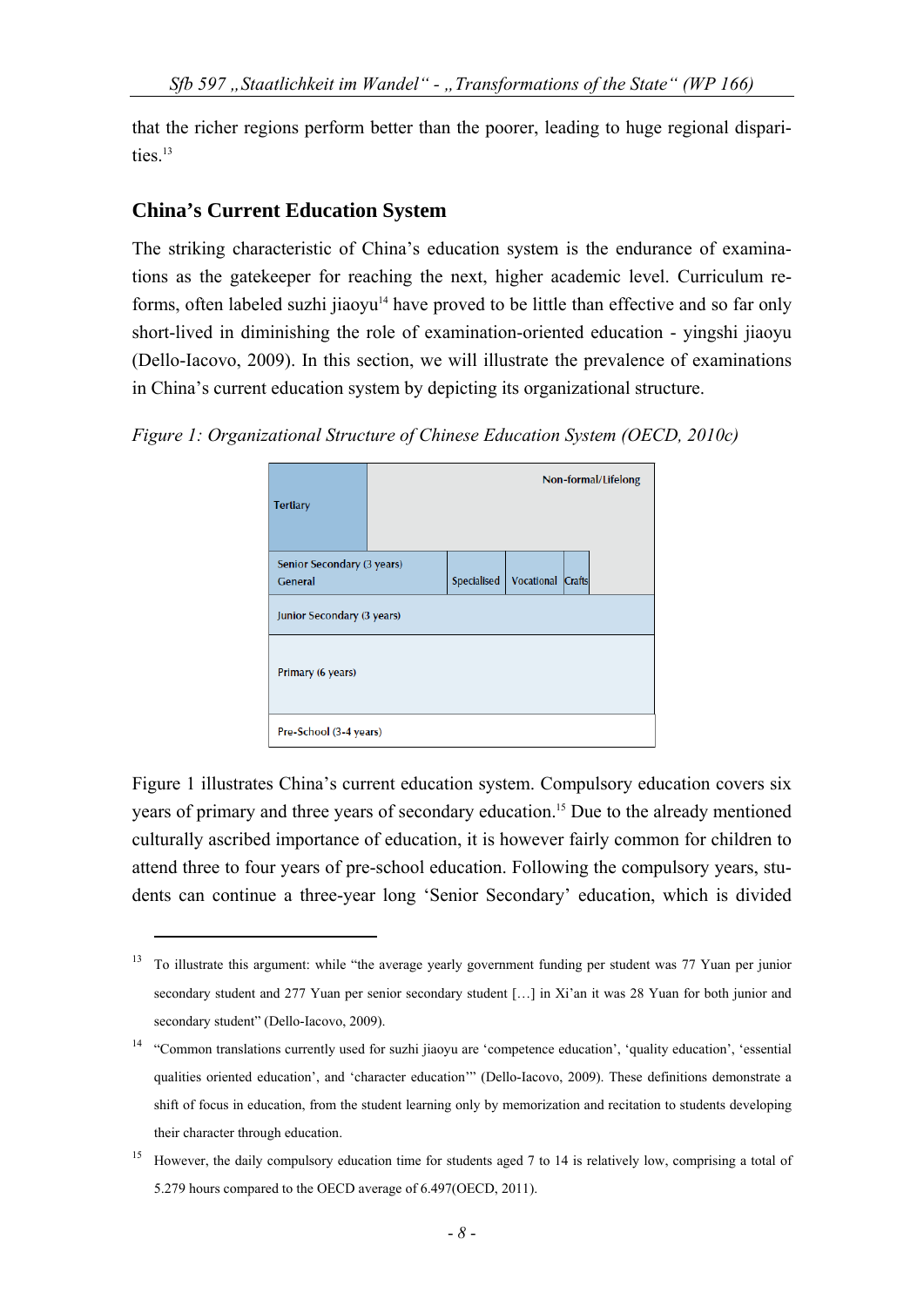into four types, namely general, specialized, vocational, and crafts education. Regarding these four types, general education is experiencing an increase, while vocational a decreasing number of enrolments. What is missing in this overview is however the tertiary system and the offers of non-formal/lifelong learning, such as evening programs or selfstudy examinations. Particularly tertiary education has come under increasing reform pressure, which explains why the new national education reform plan for the years 2010 until 2020 focuses primarily on university education (Ministry of Education of the People's Republic of China, 2010).

In order to continue school education after junior secondary the student has to pass the High School Examination (Zhongkao), which assesses six subject areas, namely Chinese, mathematics, a foreign language, political education, physics, and chemistry (Lam, 2010) as well as physical education requirements. Following the guidelines established by the Ministry of Education (Ministry of Education of the People's Republic of China, 2012) local education departments can set up these tests accordingly. Senior secondary education also culminates with an examination, either with the Joint Graduation Exam (Huikao) or the High School Academic Proficiency Test (Xuéyè shuipíng céshí). However, Huikao is expected to be stopped and be completely replaced with the Academic Proficiency Test. These test results are rarely made public or ranked according to school. Nevertheless, Chinese Universities usually have their own private and independent ranking of secondary schools, out of which they decide who gets admitted to their programs (Slethaug, 2010).

# **From China to Shanghai: Characteristics of Shanghai's Education System**

1

However, despite the same organizational structure of the educational system, Shanghai is evidently not a representative case for the whole of China. As emphasized above, regional disparities are great in China, and Shanghai's historical, cultural and political background makes it a special case. It will be exhibited on account of the city's historical background and of comparable numbers such as class size, or universality and quality of education.

Commonly, Shanghai is considered to be the most international city in China. After the opening of China's economy, Shanghai established itself as the frontrunner of economic, and later, education reforms (OECD, 2010c). Being exposed to globalization earlier and stronger than many other regions in China<sup>16</sup>, it underwent rapid and funda-

<sup>16</sup> However, it should be noted that Shanghai was not included as one of the four special economic zones (Shantou, Shenzhen, Zhuhai, and Xiamen), which were granted special measures to economic policies (Yeung, Lee, & Kee, 2009).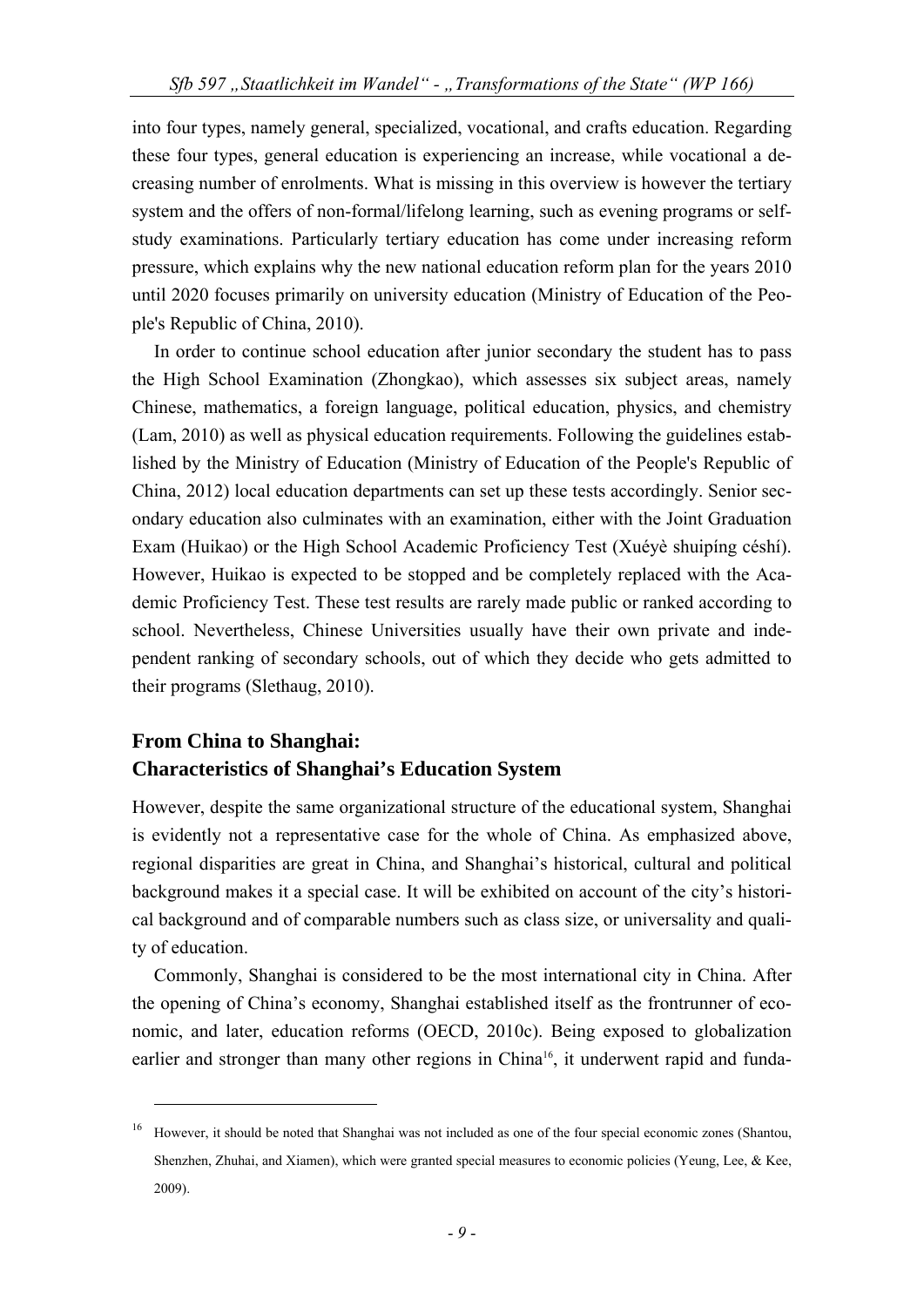mental urban restructuring – from the once 'Paris of the East' to a cosmopolitan city, such as New York or London. It has become the central trading hub and ultimately the financial center of China (Huang, 2009). Also, it draws parts of its character from a rich, primarily British, expats tradition (Farrer, 2010). This special status is also reflected in Shanghai's educational achievements. Among them is its achievement as one of the first Chinese cities to provide universal education at primary and secondary (junior and senior) level. Next to the coverage of education, Shanghai has also attained an overall high quality of education. One of the reasons for this is that the city is host to experimental projects to boost the overall quality of education as well as to particularly improve low performing schools. Among the goals of these projects was the strengthening of weak schools, establishing the so-called neighborhood attendance, and developing projects aimed at helping migrant children.<sup>17</sup>

Shanghai's history is not the only factor contributing to its great performance at the 2009 PISA study. As the director of the UNESCO office in Beijing Wang Peng notes "per student expenditure on junior middle schools is 18 times higher in Beijing and Shanghai than in the poorest provinces" (2010), which also contributes to the huge differences between Shanghai and some of the other regions in terms of class size and teacher-student-ratio. While the national norm is 50 students per class, it is up to 100 in the poorest regions (OECD, 2010c). Yet, being confronted with a declining population<sup>18</sup> and the still high number of teachers, it is highly likely that the average class size will decrease in the future. Shanghai's average class size was 46 students per teacher in 2003 (Chan, Mok, & Anguo, 2004), so even below the national norm. The reduction of students per class has not only reduced the work load of teachers and gave them more time for individual students, but also made student activities during lessons possible that could not otherwise have been done in large classes.

Thus, the role of Shanghai's teachers has seminally altered. Overall in China, but particularly in Shanghai, an increase of the social reputation of teachers and the introduction of new methods for their training were realized. Now, teachers may be observed during lessons by peers, new teachers, or the school principal, so that exemplary teach-

<sup>&</sup>lt;sup>17</sup> The term "migrant children" refers to the children of workers that moved from rural to urban areas. Due to the huge migration flows, the integration of these children is a huge problem for many of China's cities.

<sup>&</sup>lt;sup>18</sup> In 1979 China introduced the so-called "One Child Policy" in order to reduce the growth of the population. An increase of the average age in the population, decrease of the fertility rate (about 1.7 children born per woman) as well as of the ratio of boys and girls in favor of boys resulted out of this policy (Hesketh, Lu, & Wei Xing, 2005). Moreover, the "One Child Policy" is expected to lead to a reduction of the work force starting in 2015 (Hao, 2012) and an increase of the average age of the working population. Considering China`s economic growth, linked with the demand for highly skilled workers, and the reduction of the working population in the foreseeable future, China's educational system is required to increase its performance.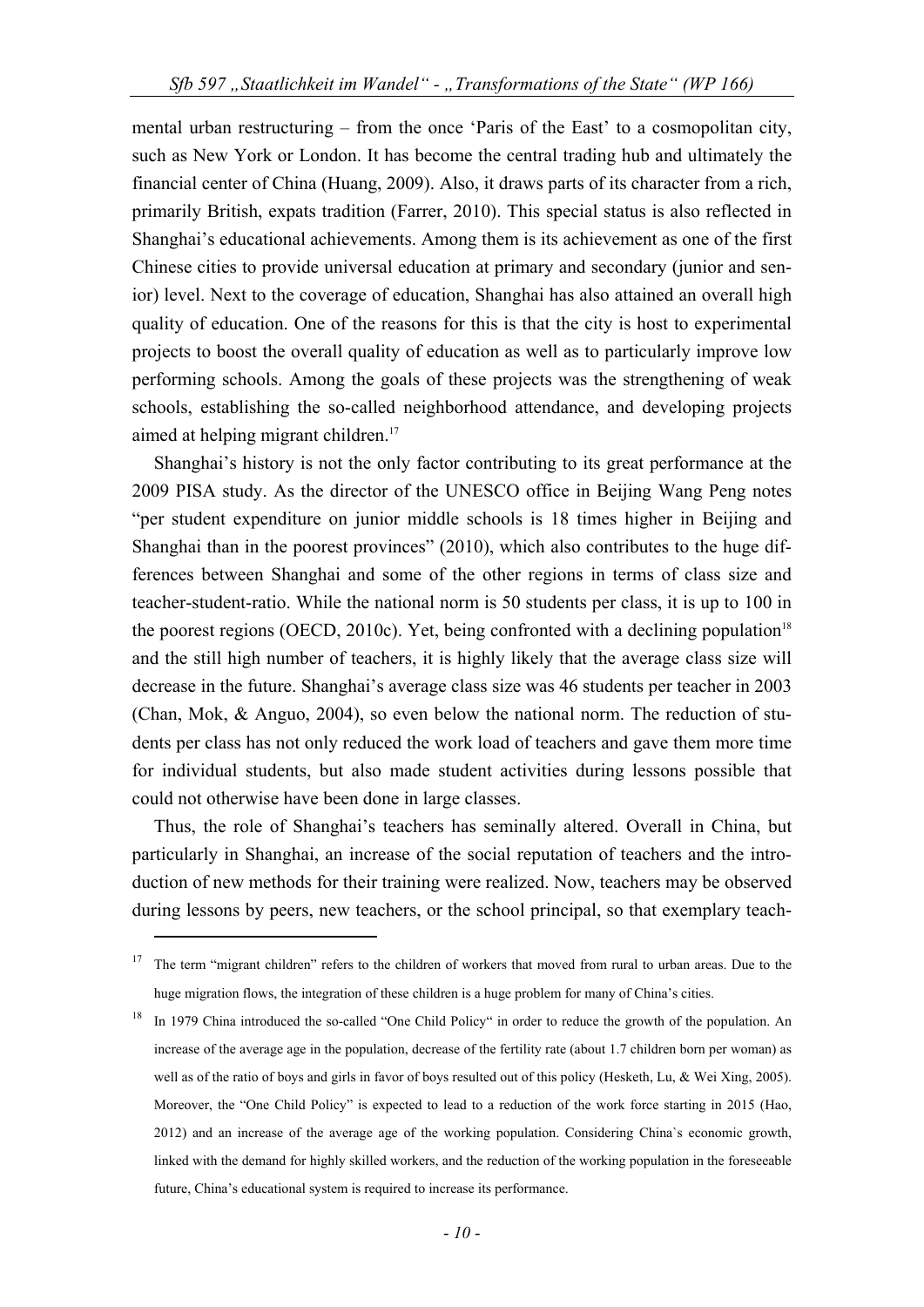ers may function as role models and exchange their teaching experience with others or are otherwise given feedback on their teaching techniques. One of those successful techniques is the so-called "success education" (OECD, 2010c), which aims at improving particularly low-performing students to improve their abilities by boosting their confidence.

### **3 PISA IN SHANGHAI**

1

The PISA results of 2009 reflect the general success education reforms had in China and particularly in Shanghai (see table 1). With its first participation at PISA, Shanghai managed to surprise experts and outperformed international competitors in every category. As noted earlier, these results triggered shocking reactions from outside of China. Among them was US Secretary of Education Arne Duncan, who described Shanghai's performance as "wake-up call" for the traditionally weak performing US education system.

|  |  |  |  |  | Table 1: PISA Results 2009 (OECD, 2010c) |  |
|--|--|--|--|--|------------------------------------------|--|
|--|--|--|--|--|------------------------------------------|--|

| <b>PISA 2009</b>       | <b>Reading Literacy</b> | <b>Mathematics</b> | <b>Science</b> |
|------------------------|-------------------------|--------------------|----------------|
| China (Ranking $1st$ ) | 556                     | 600                | 575            |
| <b>USA</b>             | 500                     | 487                | 502            |
| <b>OECD</b> Average    | 493                     | 496                | 501            |

The PISA results unveiled a variety of reasons why Shanghai's educations system performed so well. For instance, principals in Shanghai's schools enjoy greater autonomy, greater decision-making responsibility and more freedom in deciding on budget allocations within the school, than in many other countries (OECD, 2010b).<sup>19</sup> PISA revealed that schools with a higher degree of accountability to students, parents, and the public at large perform better than those with a higher degree of autonomy over resource allocation. In many aspects, Shanghai can be considered a typical case and well in line with findings of well performing nations, such as Finland and Korea. A characteristic of over-performance in PISA is the low level of discrepancy between low and high performing students. As the OECD notes "among the high-performing countries and economies, Shanghai-China, Korea, Finland, Hong Kong-China and Canada all show gentle slopes of the socio-economic gradients, suggesting that even large differences in the socioeconomic backgrounds of students are, on average, not associated with large performance differences among students" (OECD, 2010b).

<sup>19</sup> The range between the top and lower quarter is considerably high here, which is however not surprising, given for instance the strategies Shanghai devised to strengthen weak schools.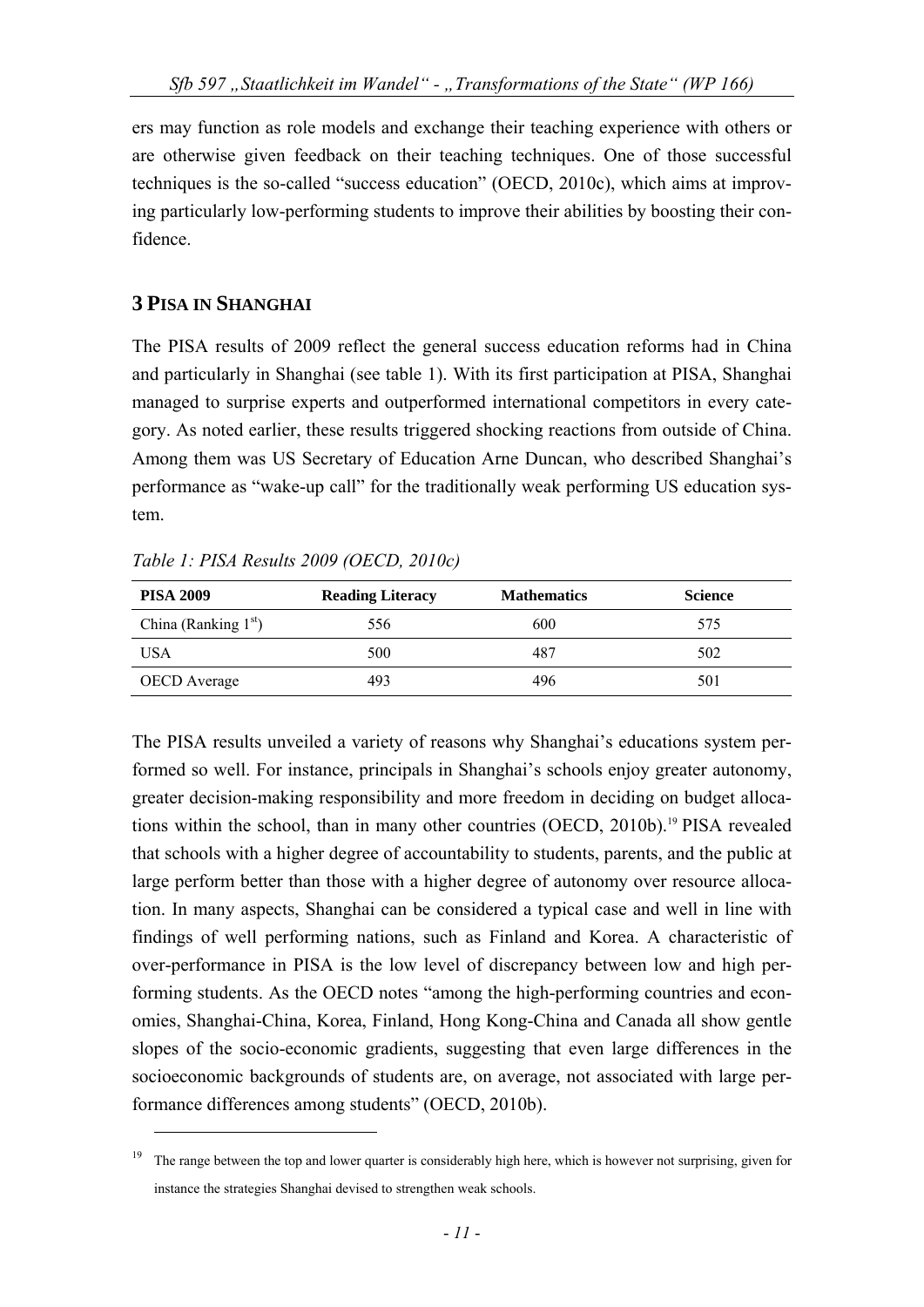Given the overall positive findings of PISA, we will now turn to assessing the reasons for introducing PISA in Shanghai. This assessment will not only include the reasoning for introducing PISA, but also the reaction to Shanghai's strong performance. As we will see, despite the good numbers, there was strong criticism voiced towards China's education system from various groups within China.

### **Methods of Data Analysis**

1

In this study, we draw on discourse and rhetorical analysis in order to explain how local government actors used PISA to legitimate pre-existing education reform policy and justify their leadership in future reform. Researchers regard the debate around PISA as a discursive space where competing social groups articulate and disseminate their versions of truth (Takayama, 2010). Indeed, discourse analysis allows us to ask "why, at a given time […] only certain things were said" (Ball, 1990). It focuses on the "intersection among language, meanings, power and the construction of the truth" (Takayama, 2010: 56). Moreover, researchers use rhetorical analysis of texts to examine how actors use their language to create credibility, convince others to accept their argumentations, and elicit the desired actions (Perelman, 1982; Rautalin & Alasuutari, 2009). Media coverage and official documents regarding PISA provide us with the opportunity to examine how discourse is involved in creating and legitimating social structures (Stack, 2006).

We used the Google and Baidu search engines to locate Chinese-language writings on Shanghai's participation in the PISA study and on the interpretation of the 2009 results. On December 7, 2010, the OECD released the 2009 results. The next day the Shanghai Municipal Education Commission (SMEC) debriefed Shanghai's results. These results aroused considerable reactions from diverse social groups. Their comments (compliments, critiques, and skeptical remarks) continued for several months, and gradually calmed down in March 2011. Accordingly, we collected these comments that were published from December 2010 through March 2011. We found that major reports were listed in the website of Shanghai Academy of Education Sciences.20 This pool has 56 titles in total, including domestic reports and translations of some international press releases. We only included the domestic and Chinese-language reports in the analysis, with a total of 33 documents. We also checked other sources and found out that although this list was provided by the official website, the collection also included the titles of reports, containing different voices and opinions published in newspapers. Since this list mainly includes news reports, interviews, and commentaries, we also searched

<sup>20</sup> Shanghai PISA 2009 results: Media report. http://www.cnsaes.org/homepage/html/SHPISA/SHPISAnews/ 5699.html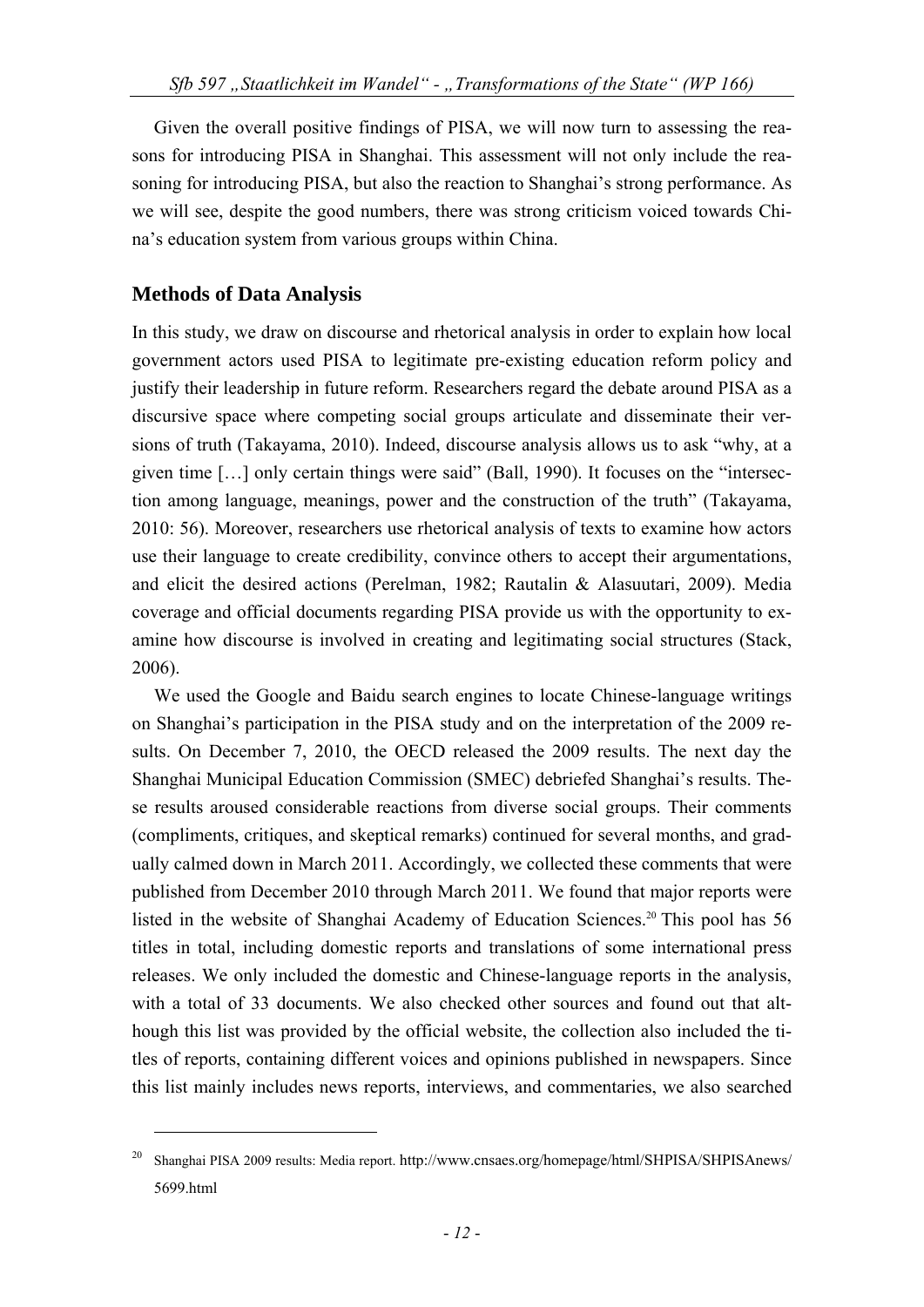and collected other official reports and presentations regarding the 2009 Shanghai PISA test. In total, 42 documents are included in our analysis.

In our study, we focused on the tactic augmentations of local education authorities and described the different voices and opinions from other social groups to contrast with the argumentation of the political actors. This is similar to a case study by Rautalin and Alasuutari (2009), who demonstrate how Finnish officials in the central government defend their initial interests by imposing their interpretations on the PISA results, and how that framing transforms the views of both themselves and other actors. In responding to Shanghai's PISA results, different social groups were involved in discussion and debate. We coded data and conducted discourse and rhetorical analysis via Atlas.ti – a qualitative data analysis software. In our analysis, we first identified how the Shanghai education department and the PISA team used rhetorical strategies to rationalize their participation in the PISA program and to enhance the credibility of the 2009 results. We then constantly compared the contrasting views of different social groups in interpreting and reflecting on the results. Based on their arguments and reasoning for PISA results, we categorized two groups of actors: Group A actors, which include the local education authorities, the Shanghai PISA team and journalists affiliated to government agencies; Group B actors include independent educators and overseas researchers. Both groups display distinctive argumentations.

### **The Introduction of PISA: Problematization and Rationalization**

China's educational system has been criticized for its examination-oriented culture that drives memorizing facts rather than focusing on knowledge-based learning and developing students' real-life skills. This becomes even more critical considering that the nation strives to prepare the students for the increasing global competition. As the most internationalized city in China, Shanghai has always been sensitive to global tides. Confronting the increasing global competition of the  $21<sup>st</sup>$  century, Shanghai has been seeking to build "first class education" in order to achieve its goal of being a "first-class metropolis" (Ngok & Chan David, 2004). As elaborated, since 1978, Shanghai has constantly been standing at the forefront of China's socioeconomic reform. Here, the local government faced the pressure to move away from exam-based forms of assessment to quality-based assessment of learning (Shi & Neubauer, 2009). Moreover, preparing "human capital" for the global competition is another major task the SMEC faces. PISA, representing these ideals, offered an opportunity for the Shanghai local government to seek solutions to deal with these two challenges.

As Bohl (2004) argues, incorporating new international standards (e.g., PISA) is not easy given the tradition of general didactics. According to the government actors' narration, two major steps and elements were employed to legitimize the entrance to the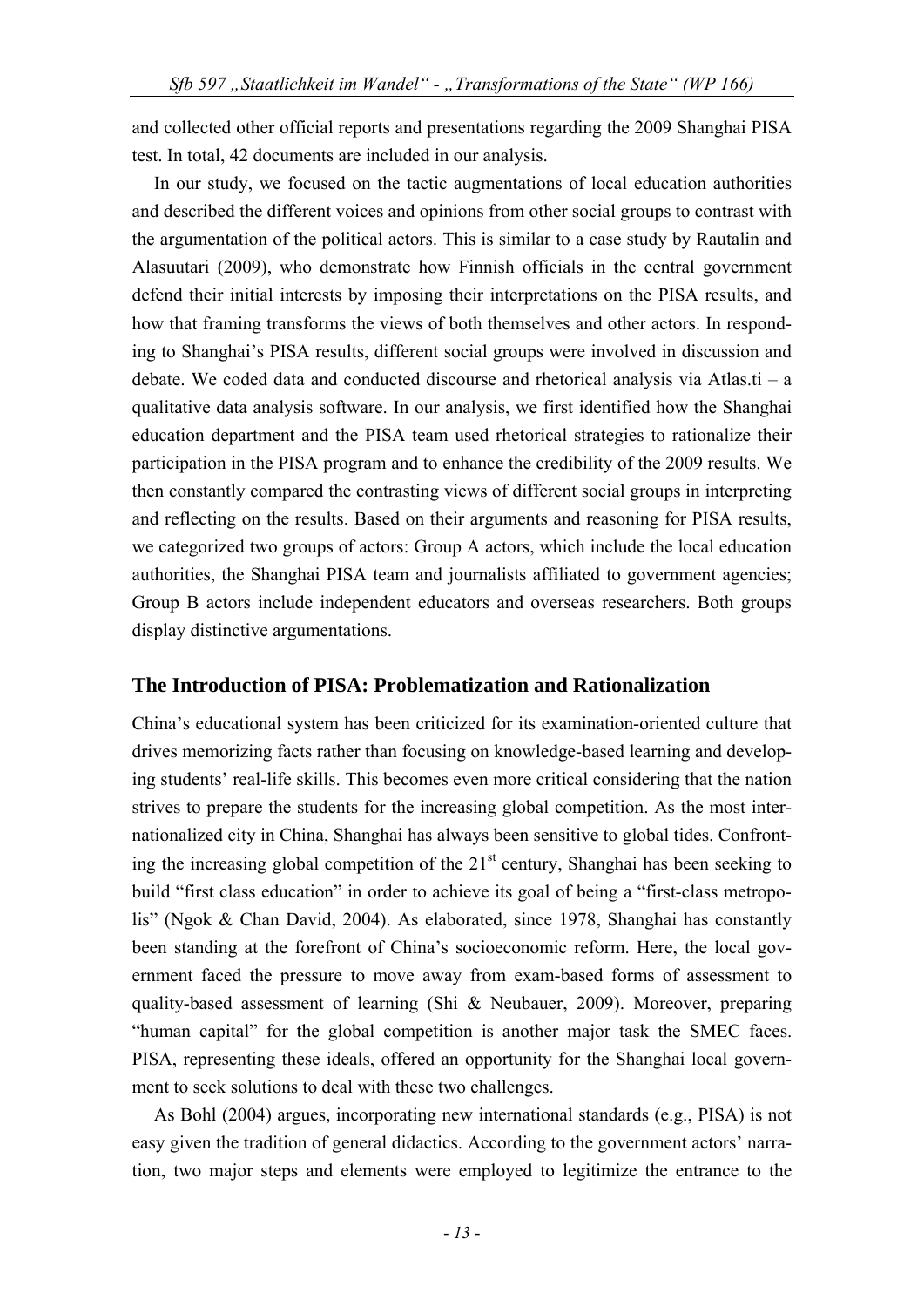PISA project. The first step is problematization. When explaining the reasons why Shanghai participated in PISA, officials from the SMEC and members from the PISA team came to expose the problems of China's current education system. They emphasized the increasing global challenges and expressed dissatisfaction with existent assessment tools, which are based on ideological grounds. This is confirmed by Mingyang Xue, the director of the SMEC, when he discussed the challenges confronting Shanghai:

*During the time when Shanghai takes the lead in reform, we face new challenges: the balanced development of equity and quality; the demands for reforming the educational goals, content, and method posed by times, etc…The party, government and people entitle us with greater responsibility for reform and development…This is the background for propelling the reform, of course it is also the background for launching the PISA program.21*

The second step is rationalization, which is "legitimizing by reference to the utility or function of specific actions or practices" (Vaara, Tienari, & Laurila, 2006). In our context, the rationalization focuses on the purpose and benefits of introducing the PISA project. Testing Shanghai's education reform has been first framed as a primary rationale for introducing the PISA project. In March 2006, Jun Qu, a deputy of SMEC addressed this in a meeting, hoping to collect international experience in educational assessment and apply it on testing the effects of Shanghai's education reform, thus helping to assess whether the "basic education in Shanghai was good or bad".<sup>22</sup>

Adopting international standards and developing a new assessment system is argued as another rationale. The lack of an effective assessment system and accountability system has been blamed for the persistence of exam-oriented education (Zhong, 2006). The local education authority realized the necessity of "educational borrowing and lending" (Steiner-Khamsi, 2004) and introduced international education standards to break away from the obstacles of traditional assessment, measure reform results, and establish new guiding principles for the administration of education (Ertl, 2006). Mingxuan Zhang, the deputy of SMEC, acting as the director of the Shanghai PISA team, framed it as "checking our education via international perspective", and explained that through "par-

<sup>21</sup> Fu, Lujian and Zuyun Shen. 傅禄建, 沈祖芸. (2010. December). *PISA 2009: The Quality of Shanghai Compulsory Education in A Global Perspective*. PISA 2009: 国际视野中的上海义务教育质量. Shanghai Education. 上海教育. Pp.22-23, 12B.

<sup>22</sup> Chen, Xiao and Luo Yangjia. 陈骁, 罗阳佳. (2010. December). *A Practice from Ideas to Actions: A Documentary on the Implementation of Shanghai PISA Program*. 一次理念到行为的历练—上海实施 PISA 项目研究纪实. Shanghai Education. 上海教育. Pp.19-21, 12B.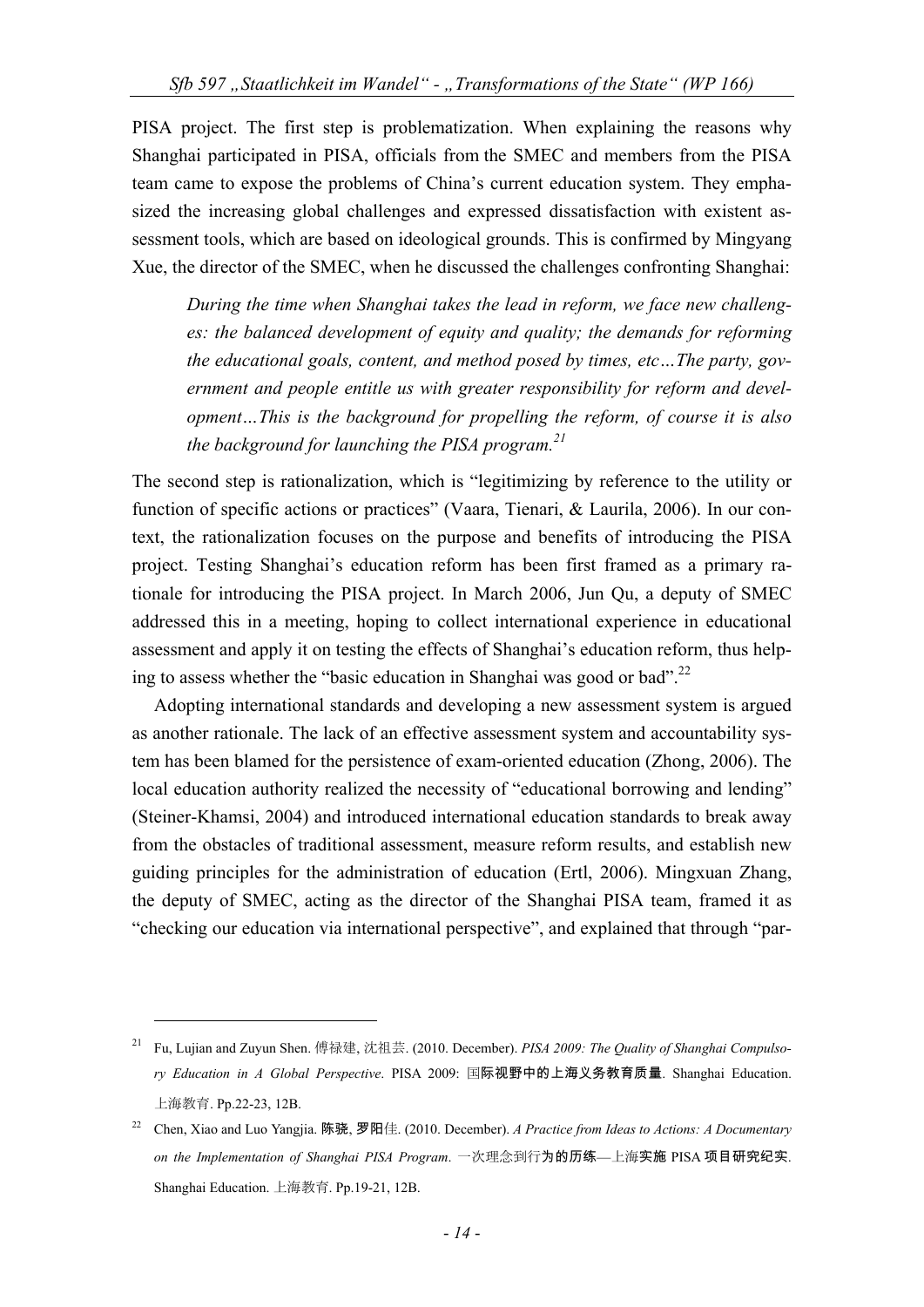ticipating in the assessment, we could know our distance from advanced world levels, discover shortages in our education policies, and then boost reform".<sup>23</sup>

The third rationale is strongly policy orientated. In the featured report devoted to explain Shanghai's participation in the PISA project and to interpret the results, journalists interviewed the PISA team members and reported this policy direction as follows:

*Almost all members who have experienced PISA have a common feeling, that is to probe into world leading concepts and practices through this PISA program…Combining Shanghai's actual conditions, we could establish our own scientific monitoring system of education quality, as an empirical study to improve the education policy and advance the scientific decision making.24* 

#### **Legitimizing the Test Results: Differentiation and Authorization**

The top scores of Shanghai's students at the PISA 2009 test not only stunned the world, but also China itself; however, skeptics immediately appeared one after another. For instance, two strands of skepticism arose from the discourse concerning the PISA project and results. First, is the PISA test different from other present tests? Second, how reliable are the test results? Bingqi Xiong, a well-known Chinese educator and the associate dean of an education research institution (a Non-Governmental Organization) criticized that from the form and content, the PISA project still focuses on testing the basic knowledge and learning ability. The results are therefore not surprising, because only the strengths of Chinese students were tested. These results unfortunately represent the "achievement of China's knowledge-based education".<sup>25</sup> Faced with this ironic criticism, Mingxuan Zhang claimed that, "People are not familiar with PISA; many people have a misunderstanding of it."<sup>26</sup> Jing Lu, who studied PISA and later became the secretary of the Shanghai PISA team, differentiated PISA from the traditional test system:

*The conception of PISA is not to test what the students have learned, but instead what practical problems they can solve based on their knowledge and* 

<sup>23</sup> Luo, Yanjia. 罗阳佳*.*(2010, December). *First Test in PISA: What Dose PISA Can Bring to Us?* 首测 PISA— PISA 带给我们什么? Shanghai Education. 上海教育. Pp.19-21, 12B.

 $24$  Ibid.

<sup>25</sup> People's Daily. 人民日报. (2010, December 20). *Using International Standards to Examine Chinese Education*. 国际标准"体检"中国教育. Section 12.

<sup>26</sup> Lu, Jing and Xiaohu Lu. 陆璟, 朱小虎. (2011, January). How to View 2009 Shanghai PISA Result? The Review of the Reflection on Shanghai Middle School Students' First Participation in International Test. 如何看待上海 2009 年 PISA 测评结果—中国上海中学生首次参加国际测评结果反响述评. Shanghai Research on Education.上海教育科研. Pp.17-19.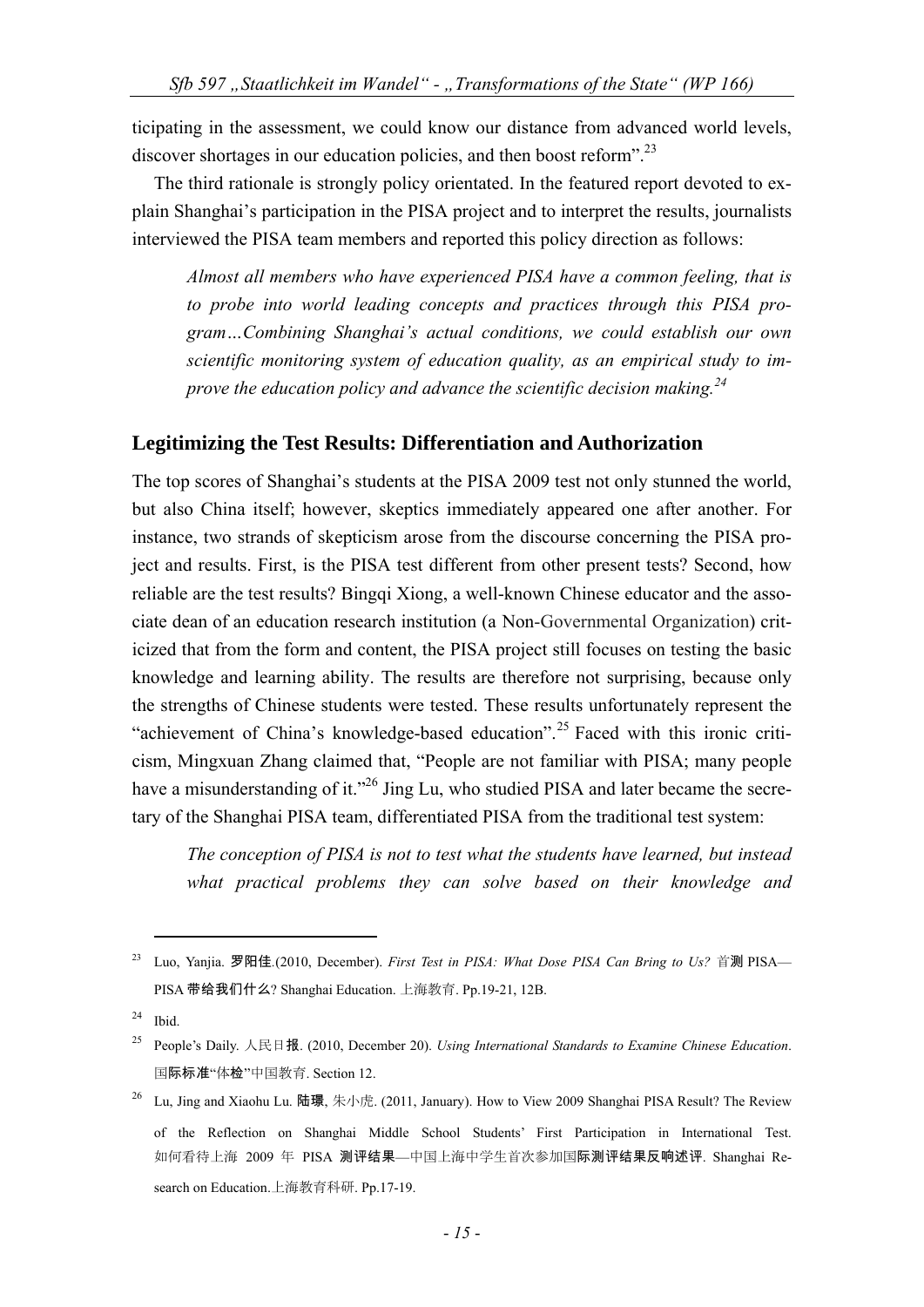*skills…PISA examines the whole education system of one country or one region, some aspects are not covered by school curriculum.<sup>27</sup>*

Mingsheng Zhang, the chairman of the Shanghai Education Association also contested the argument that PISA tests students' knowledge level and insisted that, "it instead tests the ability of meeting future challenges; therefore, it is a forward-looking assessment tool".<sup>28</sup> To respond to the criticism that Shanghai's performance at PISA "reflects" the test-taking skills", Jing Lu stated, "the questions bear the characteristics of openness and cultural diversity;<sup>29</sup> "it has gone through four processes of review and modification;<sup>30</sup> "in order to correctly answer PISA questions, students just need to comprehend the basic concepts, flexibly apply the knowledge and ability. There is no need for special preparation. […] It evaluates whether the students could apply their knowledge and skills in solving practical problems". $31$ 

How reliable are the 2009 PISA Shanghai results? This suspicion aroused out of both domestic and international voices, questioning the representativeness of the sample: Did Shanghai choose the best schools or best students to test? In many occasions, the Shanghai PISA team members tried to explain the distinctiveness of the PISA project from China's present test system and further justified the accountability of PISA; two key members (Jing Lu, Xiaohu Zhu) wrote a specific report to respond to suspects and critics. They treated the suspicion of the unscientific sampling as a deep-rooted stereotype towards China and Shanghai and started by explaining sampling procedure at length to demonstrate their scientific attitude and the reliability of the result: the sampling of schools has been conducted by the research corporation Westat, followed by the secretariat of the Shanghai PISA team randomly sampling 35 students from every se-

 <sup>27</sup> Chen, Xiao and Luo Yangjia. 陈骁, 罗阳佳. (2010. December). *A Practice from Ideas to Actions: A Documentary on the Implementation of Shanghai PISA Program*. 一次理念到行为的历练—上海实施 PISA 项目研究纪 实. Shanghai Education. 上海教育. Pp.19-21, 12B

<sup>28</sup> Su, Jun. 苏军. What Does No.1 Mean? (2010, December 19). *An Interpretation of Shanghai 2009 PISA Result*. "第一名"含金量有多高—上海 2009 年国际学生评估项目(PISA)结果解读. Wenhui Daily. 文汇报. Section 19 D.

 $29$  Ibid.

<sup>30</sup> Lu, Jing. 陆璟. (2011, February 18). *The Primary Thing is the Balanced Development of Education*. 第一的关键是教育均衡. China Education Newspaper.中国教育报. Section 3.

<sup>31</sup> Su, Jun. 苏军. What Does No.1 Mean? (2010, December 19). *An Interpretation of Shanghai 2009 PISA Result*. "第一名"含金量有多高—上海 2009 年国际学生评估项目(PISA)结果解读. Wenhui Daily. 文汇报. Section 19 D.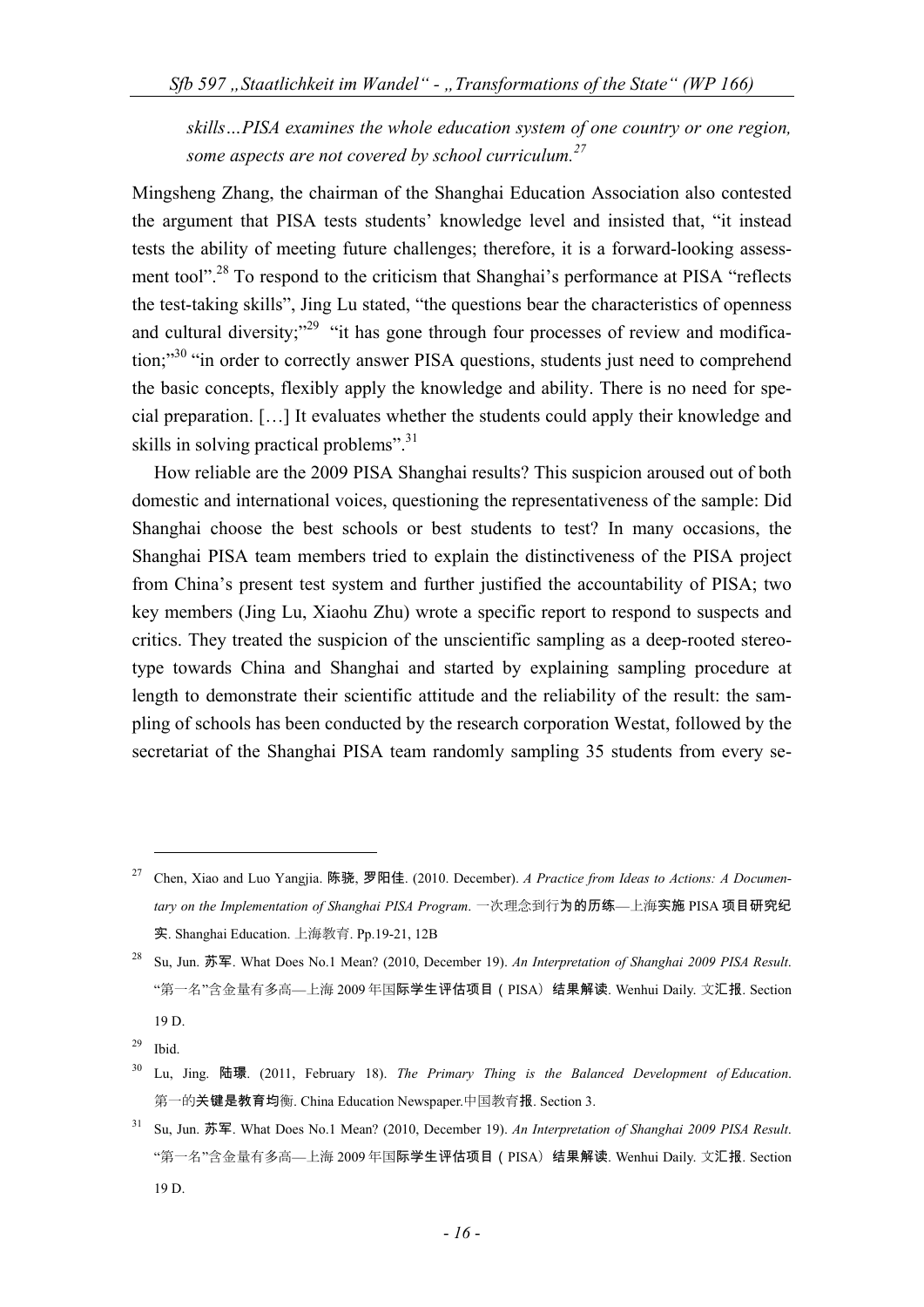lected school by using the Keyquest software.<sup>32</sup> The skepticism regarding the sampling procedure expressed by The New York Times was taken more seriously.<sup>33</sup> The PISA team asked skeptics to directly interview Keith from Westat, questioning him in regards to the sampling procedure. His answer confirmed that the "Shanghai sample not only meets the sampling requirements, but actually exceeds the PISA technical standards required from OECD".<sup>34</sup>

The evidence-based feature of PISA in this context was played in its favor. Local education authorities and the PISA team shaped a discourse based on this feature. This framing became an explanatory system, self-sufficient and obviating the skepticism posed by public critics (Mons & Pons, 2009).

#### **Reasoning for Shanghai's Top Test Scores in PISA 2009**

After justifying the accountability and reliability of the PISA 2009 results, local authorities and Shanghai PISA team members stressed that the PISA results represent the outcome of Shanghai's successful education reforms. This reasoning was framed, reproduced, and disseminated through various channels such as conferences, journals and newspapers, which are part of the government agency. It made its first appearance one week after the OECD announced the results on December 7, 2009. In an interview, Mingyang Xue said:

*Compared to the result for being number 1, what made me more excited is that, it demonstrates that Shanghai has gained certain achievements in qualityoriented education; the direction of Shanghai curriculum reform is correct.35*

Although confronted by questions and criticism, Mingyang Xue expressed that he was not only excited about the high test scores, but also over the small discrepancy between high and low performing students, as well as the high degree of balance among districts

 <sup>32</sup> Lu, Jing and Xiaohu Lu. 陆璟, 朱小虎. (2011, January). How to View 2009 Shanghai PISA Result? The Review of the Reflection on Shanghai Middle School Students' First Participation in the International Test. 如何看待上海 2009 年 PISA 测评结果—中国上海中学生首次参加国际测评结果反响述评. Shanghai Research on Education.上海教育科研. Pp.17-19.

<sup>&</sup>lt;sup>33</sup> New York Time journalists suspected that Shanghai chose the best students to participate in the PISA test.

Lu, Jing and Xiaohu Lu. 陆璟, 朱小虎. (2011, January). How to View 2009 Shanghai PISA Result? The Review of the Reflection on Shanghai Middle School Students' First Participation in the International Test. 如何看待上海 2009 年 PISA 测评结果—中国上海中学生首次参加国际测评结果反响述评. Shanghai Research on Education.上海教育科研. Pp.17-19.

<sup>35</sup> Xue, Mingyang. 薛明扬. (2011, February 18). *It Is the Government's Obligatory to Promote the Balanced Development of Compulsory Education*. 促进义务教育均衡发展是不容推卸的政府责任. China Education Newspaper.中国教育报. Front page.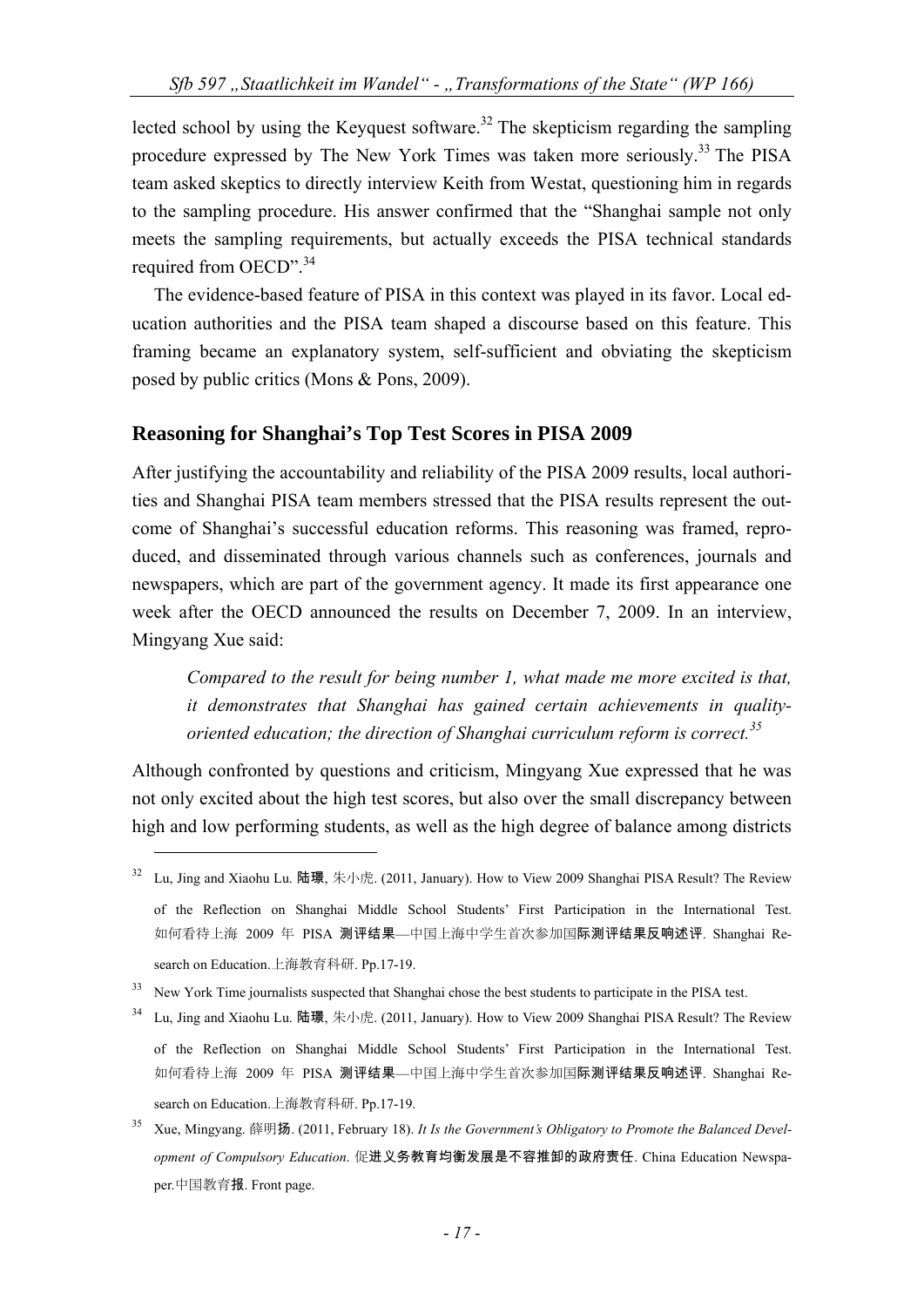and schools. Thus, the PISA results showed that Shanghai's ongoing 20-year reforms have been successful and have addressed the challenges posed by time and social development.

*What is really exciting is not about the test score itself, but the conclusion. […] In the last 20 years, in order to meet the demands of time and social development, Shanghai has been continuously promoting education reforms and improving education quality, sticking to the leadership of government, promoting the balanced development of compulsory education….The PISA test result demonstrates that our long-term endeavor is undoubtedly fruitful.36*

The local education authority, the Shanghai PISA team, and some local researchers and journalists affiliated with government agencies (Group A actors) sought to explain and confirm that the outstanding results were mainly due to education reforms carried out under the government's leadership. This concentration on regulative reforms was elaborated in various sources - interviews and featured reports published in newspapers, education journals, and in official documents (e.g., official reports, PowerPoint presentations). These documents analyzed the key explanatory factors for the outstanding results, narrated them in great detail, and disseminated repeatedly. We summarize them in table 2. These explanatory factors have not always been present together in the same discourse, but each contributes in its own way to praise the Shanghai education reforms.

In recent years, China has joined the international community to overcome the disparity and inequality present in educational systems (OECD, 2010c). The OECD's PISA program creates the pressure for participating countries to implement reforms to improve the quality, efficiency, and equality of their education systems (Pons, 2011). China's central government also prioritized the principles of quality and equality in education policy design (Lo, 1999). In various sources of documents, stress lays on the balanced development of quality and equality which reflects local actors' response to the state and global pressures to raise and balance education quality and equality. By attributing the outstanding performance of the PISA study to its successful implementation of state education policy and the international consensus, local political actors confirmed and legitimated their pre-existing policy stance and policy innovation as well as reaffirmed the role of government in regulating and planning for future reforms.

Local political actors also occasionally mentioned cultural aspects as the factors leading to the high test scores.<sup>37</sup> As seen in section 2, the Chinese culture has been widely

<sup>1</sup>  $36$  Ibid.

<sup>37</sup> Fu, Lujian and Zuyun Shen. 傅禄建, 沈祖芸. (2010. December). *PISA 2009: The Quality of Shanghai Compulsory Education in A Global Perspective*. PISA 2009: 国际视野中的上海义务教育质量. Shanghai Education. 上海教育. Pp.22-23, 12B.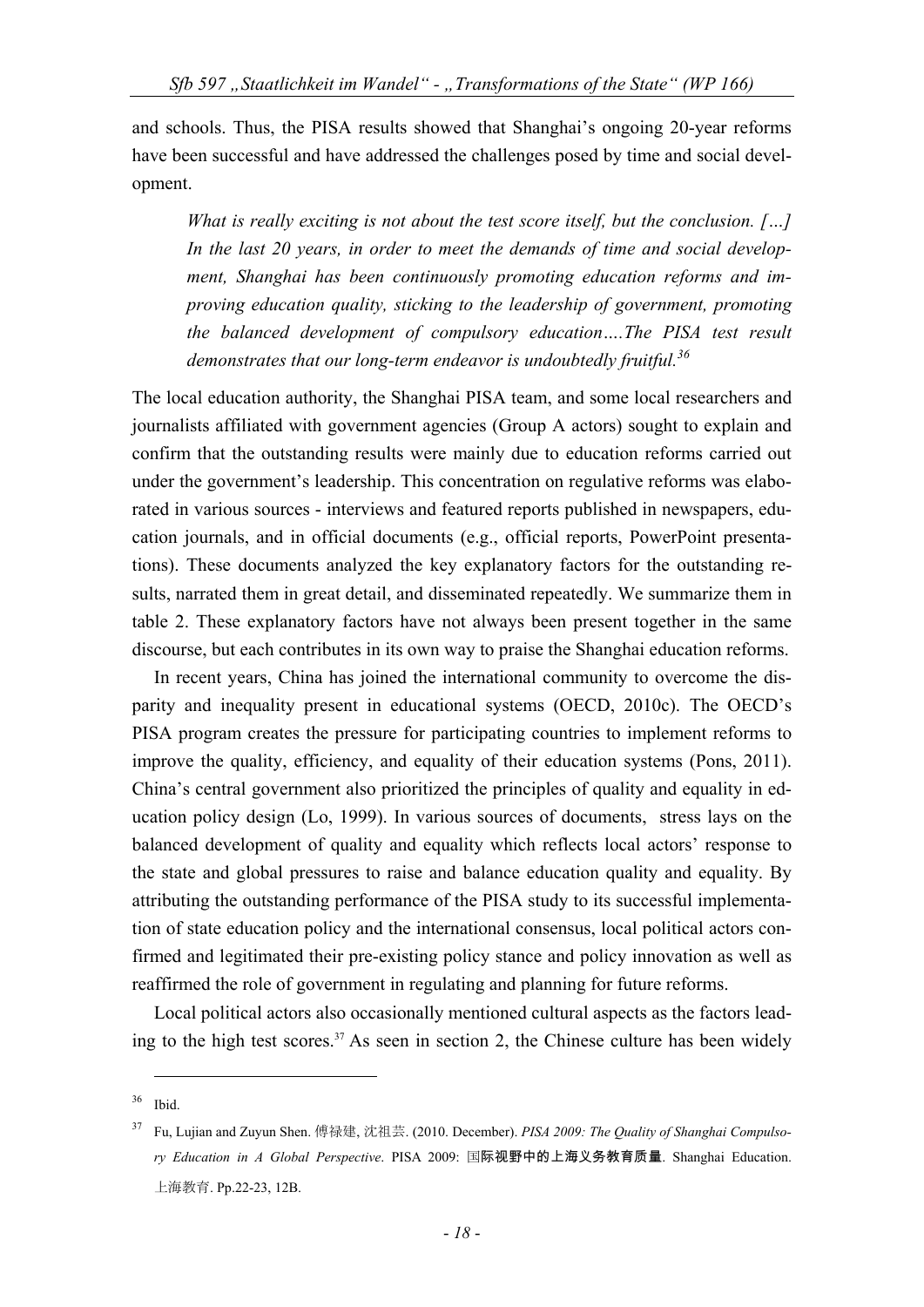recognized as an important factor influencing learning and school achievement – for example, high expectation from social groups (e.g., teachers, parents, and relatives) of student's performance, meriting hard working and diligence, valuing examination results. These characteristics were framed by Group A actors as complementary factors to the outstanding test results. However, these merits are strongly subject to criticism – some state that only due to the negative effects of the current Chinese educational system (i.e., exam-oriented education) students were able to achieve these excellent results.

| <b>Reform Projects</b>                                       | <b>Major Activities</b>                                                                                                                                                              | <b>Actors</b>                                                                                             |
|--------------------------------------------------------------|--------------------------------------------------------------------------------------------------------------------------------------------------------------------------------------|-----------------------------------------------------------------------------------------------------------|
| Renovation of School<br><b>Buildings</b>                     | 250 primary and secondary schools<br>were renovated                                                                                                                                  | Government                                                                                                |
| <b>Update Weak Schools</b><br>Program                        | Reallocate education resources: fi-<br>nance, infrastructure, faculty                                                                                                                | Government                                                                                                |
| Commissioned<br>Administration                               | By purchasing service, the govern-<br>ment appointed quality schools to<br>administer other schools in teams<br>with agreements                                                      | Municipal Education Commis-<br>sion, District Government,<br>Leading School Headmasters                   |
| Pairing off Schools                                          | Unify the deployment of teachers<br>from both kinds of schools and unify<br>the implementation of curriculum and<br>examinations to guarantee new<br>schools start at a high level   | Government, Municipal<br><b>Education Commission</b>                                                      |
| Straightening Suburban<br>Education                          | During the " $10th$ five" period, Shang-<br>hai invested 7.4 billion RMB to com-<br>plete the construction of 566 educa-<br>tional infrastructural programs in<br>suburban districts | Government                                                                                                |
| <b>Status of Nonimmi-</b><br>grant Student is Aban-<br>doned | Students of migrant workers receive<br>free compulsory education, teacher<br>training program                                                                                        | Government, Public Schools,<br>Private School Delegated by<br>the Government, Headmasters<br>and Teachers |
| $100\%$ effort for 0.1% of<br>special students               | Special education system to cover<br>disabled students                                                                                                                               | Government, Local<br>Community                                                                            |

*Table 2: Framing the successful education reform: Balancing equality and quality (own account)* 

The PISA results have led to strong reactions from independent researchers and overseas professors (Group B). When one compares, as in table 3, the reasoning for Shanghai's success in the PISA test, clear distinctions can be seen between Group A and Group B actors. Group B actors mainly perceived the outstanding results as the consequence of the exam-oriented education. Haiyan Hua, an overseas Chinese professor from Harvard University commented that, "the whole system in China is elite education.[…] China emphasizes on examination, scores of college entrance examination are very important, and students from this elite education can easily get good results from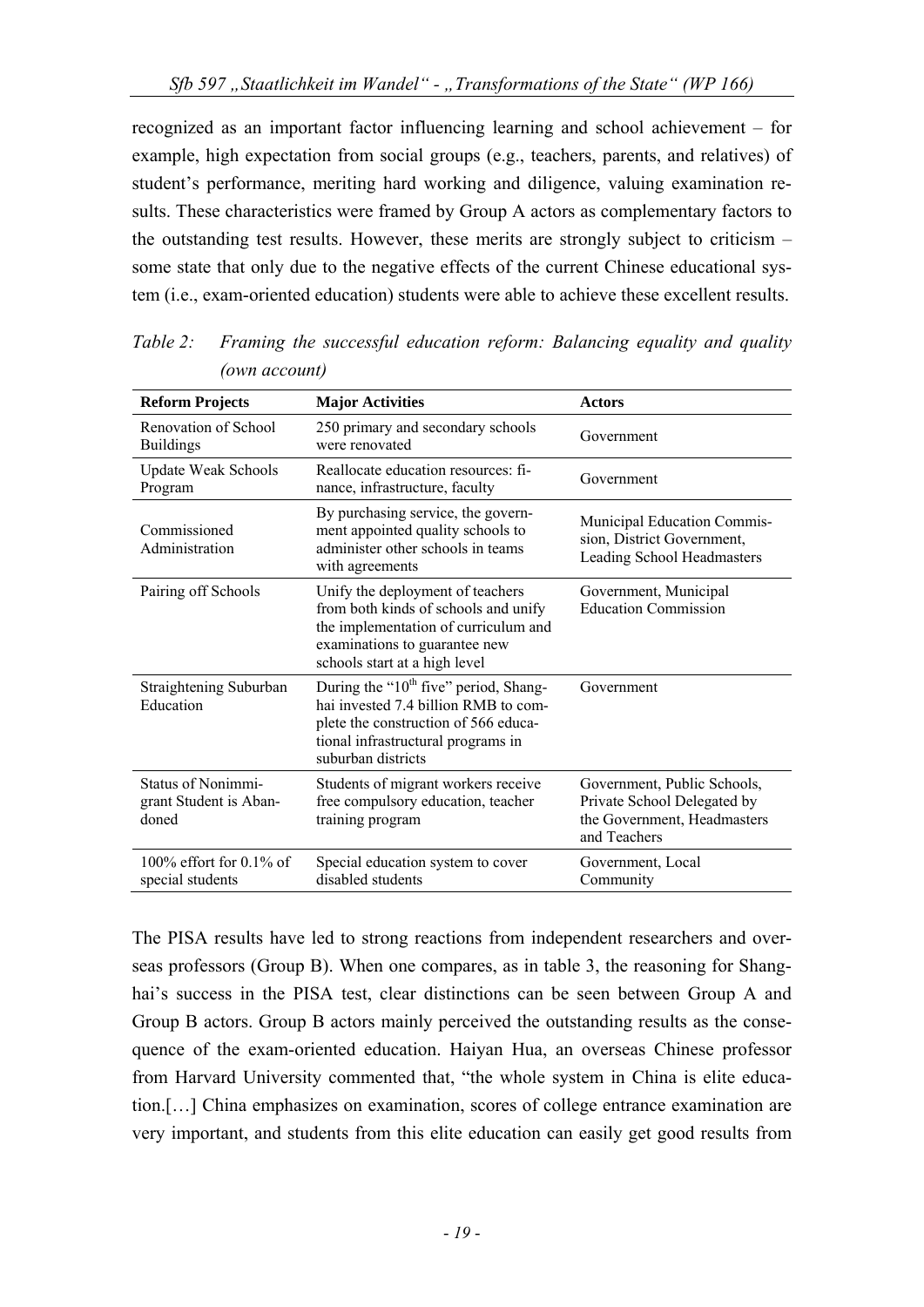this PISA test."38 Although the appeal for quality-oriented education started in the early 1990s, the effect of its practical implementation still remains skeptically perceived by the public. These educators and professors stated that the Chinese educational system is good at preparing students for standardized test; therefore, the results are not that surprising. Bingqi Xiong commented that the PISA results represent the "achievement of China's knowledge-based education".39

Group B actors suggested Chinese social culture as another important factor leading to high test performance of students. They argued that Chinese students face various pressures from schools, parents, and society; therefore, they take the test more seriously than their counterparts in other non-Asian countries. Although Group A actors realized that primary school students have a heavy daily workload, they did not explicitly treat it as a factor leading to the good result. In contrast, Group B actors referred to this point very often and pointed out that the high score of primary school students is achieved at the cost of heavy workload, low social skills, and insufficient development of creativi $tv.$ <sup>40</sup>

Two distinct arguments clearly emerge from the source materials. Although both groups reasoned that the education policy and implementation are the important factors contributing to Shanghai's outstanding result, the stances are distinctive: Group A actors stressed the positive effect of reform and underlined the innovative practices of local education authority; Group B actors looked at the negative sides and underscored the persistence of China's exam-oriented education system.

<sup>38</sup> Li, Dajiu. 李大玖. (2010, December 16). *How to View Shanghai Students' First Rank in PISA Test? Advices from Chinese American Educators for China's education*.如何看待上海学生 PISA 测评全球第一? — 美国华裔教育学家为中国教育建言. 参考消息. Reference News. Section 9.

<sup>39</sup> People's Daily. 人民日报. (2010, December 20). *Using International Standards to Examine Chinese Education*. 国际标准"体检"中国教育. Section 12.

<sup>40</sup> Xie, Xiang. 谢湘. (2010, March 4). *What Does Shanghai PISA Test Tell Us? The Balanced Development of Education Is Not Impossible*. PISA 测试上海夺冠回答了什么—教育均衡并非可望不可. 中国青年报.China Youth Daily. Section 8. Xiong, Bingqi. 熊丙奇. (2010, December 9). *Being World No.1 in Students' Knowledge Accomplishment Test Is Not Something to Be Proud of*. 学生知识素养世界第一未必值得骄傲. Oriental Morning Post. 东方早报. Section 22. Li, Dajiu. 李大玖. (2010, December 16). *How to View Shanghai Students' First Rank in PISA Test? Advices from Chinese American Educators for China's education*.如何看待上海学生 PISA 测评全球第一? — 美国华裔教育学家为中国教育建言. 参考消息. Reference News. Section 9.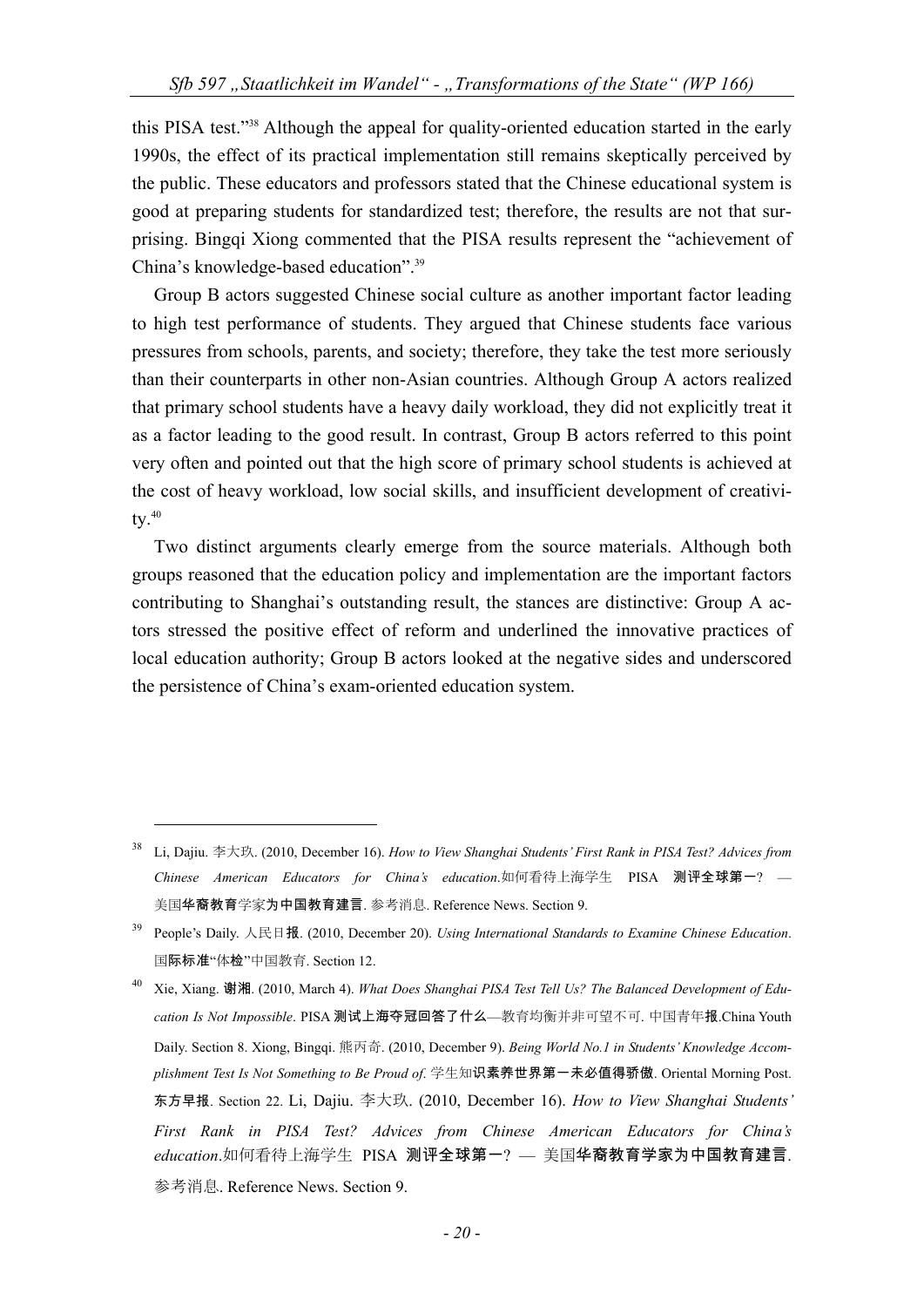|                                                                                                                         | <b>Group A</b>                                                                   | <b>Group B</b>                                         |
|-------------------------------------------------------------------------------------------------------------------------|----------------------------------------------------------------------------------|--------------------------------------------------------|
| <b>Reasoning</b>                                                                                                        | Local Authority, PISA<br>Team Members, Local<br><b>Educators and Researchers</b> | Independent Educations,<br>Overseas Chinese Professors |
| <b>Successful Reform Policy</b><br>Curriculum Reform<br>Balance Quality and Equality<br>Teacher in-service Training Aid | <b>Dominant</b>                                                                  | Seldom                                                 |
| <b>Social Cultural Norms</b><br>Diligence and Hard-Work<br>High Social Expectations on Education                        | Fair                                                                             | Often                                                  |
| <b>Developed City and Good Students</b>                                                                                 | Seldom                                                                           | Fair                                                   |
| <b>Exam-Oriented Education</b><br>Good at test<br>Heavy Burden<br>Simplification                                        | N <sub>0</sub>                                                                   | <b>Dominant</b>                                        |

*Table 3: The discrepancy of reasoning of being No.1 (own account)* 

#### **Reflection and Looking into the Future**

Generally, the local officials and PISA team members held a very positive view of the PISA results as they reflect Shanghai's successful education reform; however, they also emphasized the importance of calming down and reflecting on the problems. On December 8, after the PISA 2009 results had just been released, Mingxuan Zhang addressed the press, stating that "Shanghai does not represent China; we need to view the results rationally. Don't be overjoyed by this little achievement. Don't feel hopeless because of some weakness".41 Other actors also repeated this attitude on different occasions and stressed the importance of treating Shanghai's high PISA scores in a coolheaded, objective manner. As Mingxuan Zhang stated, the PISA results "give us a lot of confidence and self-reflection." Here, "confidence" lies in the persistence of Shanghai's education reforms, "self-reflection" lies in realizing the problems and learning new ideas and method from design and practice of global assessment.<sup>42</sup>

In responding to critiques raised in domestic and international discourse, local authority and the PISA team emphasized that the PISA results should be interpreted with caution. First, Shanghai's outstanding performance in the PISA 2009 test does not represent that of China. The following two excerpts are examples of this caution.

 <sup>41</sup> Luo, Yanjia. 罗阳佳*.*(2010, December). *First Test in PISA: What Dose PISA Can Bring to Us?* 首<sup>测</sup> PISA— PISA 带给我们什么? Shanghai Education. 上海教育. Pp.19-21, 12B.

<sup>42</sup> Shen, Zuyun. 沈祖芸. (2011, February 18). Pursuing Equality and Excellence from Global View. 追求全球视野中的公平卓越. China Education Newspaper.中国教育报. Section 3.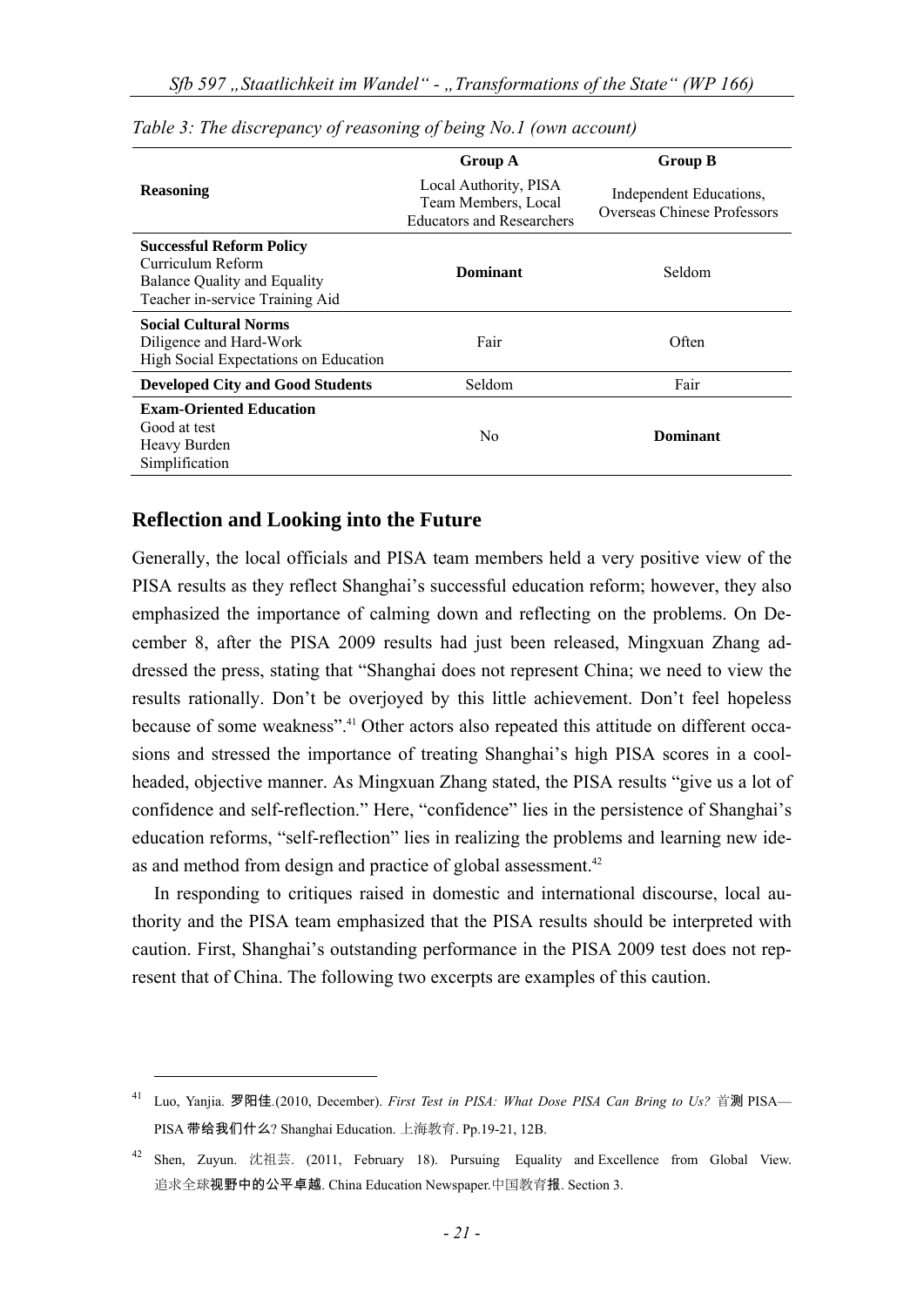After all, Shanghai is just a city, it doesn't represent whole China. The majority of other participants are countries. If you chose the best city to compare, probably Shanghai won't have such performance. (Mingyan Xue)<sup>43</sup>

*As a developed city with relative high education level, the Shanghai results are far from representing the overall level of China's education development because of the wide regional differences. (Mingxuan Zhang)44*

Shanghai's PISA results, therefore, were only linked to Shanghai itself, not to China as a whole. From officials' perspective, critiques of the results come from Group B's observations of China's current exam-oriented education system and draws from this to infer to Shanghai's condition. This, of course, is not acceptable for the local authority. Reminding the public of the better economic development and infrastructure, highlighting the wide gap between Shanghai and other regions, local officials tried to obviate the critics that used China's overall educational characteristics to attack Shanghai's education system.

Second, Shanghai's performance does not indicate that the quality of other countries' educational systems is not good. This caution mainly targeted the critiques and suspicions coming from international educators, commentators, and overseas professors that compared Shanghai's and Western (e.g. USA) students as well as China's and Western education systems. To them, it is surprising that Shanghai outperformed its counterparts in the PISA study, considering the disadvantages of China's exam-oriented education and advantages of US educational system. Indeed, this circumstance stimulated strong discussions and skepticism in the international media. For example, it was claimed that the US falling behind China in secondary education, was a sign that the Shanghai PISA results were questionable, because it concentrated on good students in Shanghai. 45 It indeed appears ironic that Shanghai outperformed its counterparts from whose experience the Shanghai local education authority declared to learn advanced ideas. In order to intercept these claims, Group A actors emphasized that the education systems of other countries have their own advantages. Through this framing, they showed a modest attitude, recognized the value of other education systems, and reconfirmed the stance of learning from international experience and promoting education reform.

<sup>43</sup> Fu, Lujian and Zuyun Shen. 傅禄建, 沈祖芸. (2010. December). *PISA 2009: The Quality of Shanghai Compulsory Education in A Global Perspective*. PISA 2009: 国际视野中的上海义务教育质量. Shanghai Education. 上海教育. Pp.22-23, 12B.

<sup>44</sup> People's Daily. 人民日报. (2010, December 20). *Using International Standards to Examine Chinese Education*. 国际标准"体检"中国教育. Section 12.

<sup>45</sup> Dillon, Sam. (2010. December 7). Top Test Scores From Shanghai Stun Educators. The New York Times. http://www.nytimes.com/2010/12/07/education/07education.html?pagewanted=all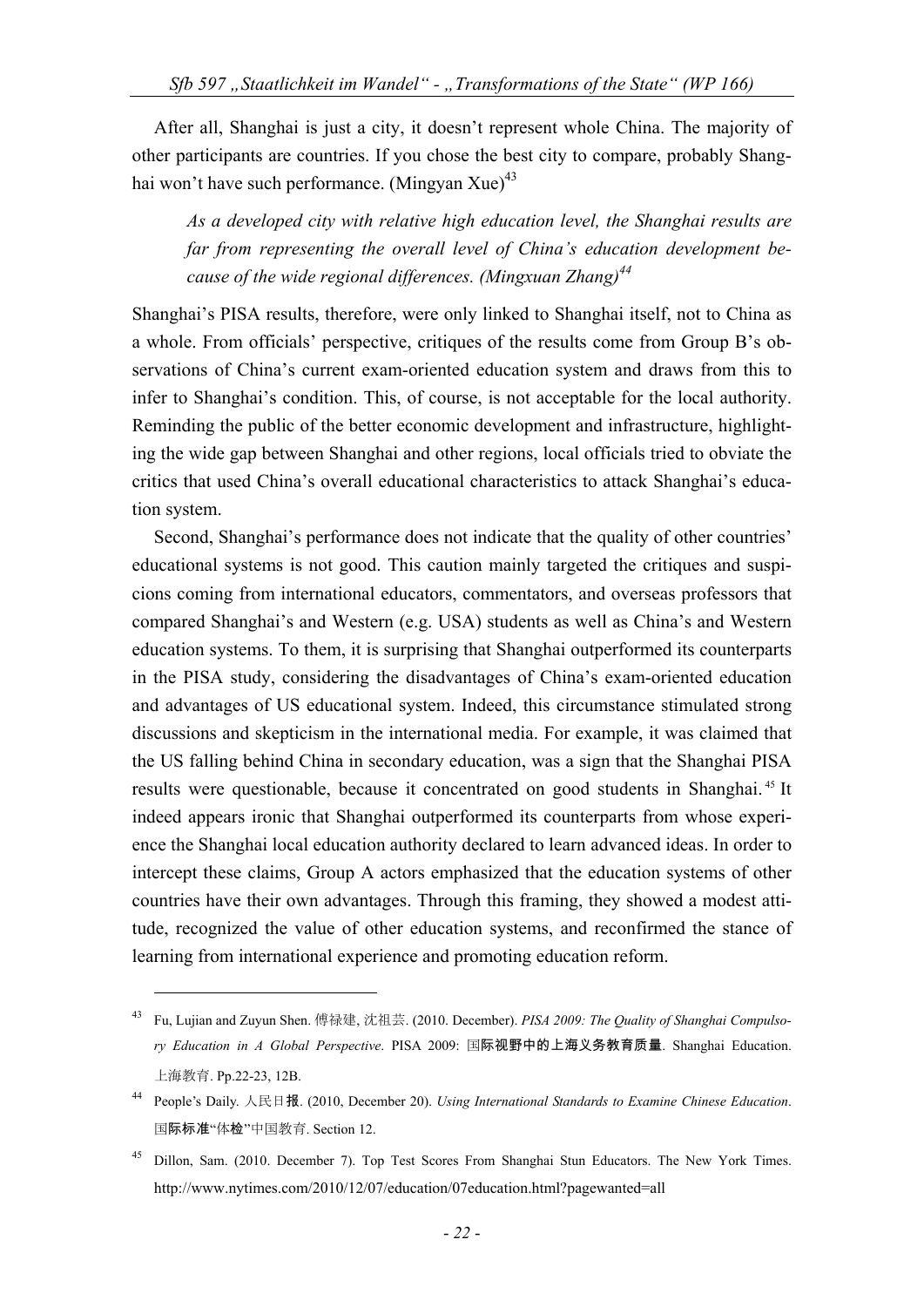Third, certain problems and deficiencies need to be noted and improved in the future. One major problem noticed by Group A actors is the heavy workload of students, which was argued by Group B to be the important reason for the high school performance. Although the local education authority downplayed this factor, they pointed out the need to reduce the workload.<sup>46</sup> The second problem lies in the gender difference of test performance. In the reading test, the average score of girls is 48 points higher than boys. Mingyang Zhang noted that this result "reminds us to further study the cognitive and psychological differences between boys and girls. It is very useful for reform policymaking."47 The third problem is directed at a more technical aspect - Shanghai's student performances at non-continuous texts reading are much lower than those on continuous texts reading".<sup>48</sup>

Pointing out the problems and deficiencies could enhance the credibility. However, framing these aspects involves selection and salience - selecting "some aspects of perceived reality" to enhance their salience and "promote a particular problem definition, causal interpretation, moral evaluation, and/or treatment recommendation" (Entman, 1993). Local officials framed these problems in a very neutral, less political but more technical manner, and focused on the test itself, rather than relating them to problems in the education system.

Looking into the future, Group A actors highlighted the importance of "deepening the reform" and working on solving the problems.

*The idea of the outline of Shanghai's education reform and development is "For Every Student's Lifelong Development". PISA has evaluated whether the students who received primary education could master problem-solving and lifelong learning skills to meet the challenges of future social changes. These two are very consistent. It proves that our goal converges with the trends of world education reform. What's more, the goal and the trend could be implemented at the technical level…. We need more programs like PISA to explore and practice.49*

1

49 Ibid.

<sup>46</sup> The Outline of China's National Plan for Medium and Long-term Education Reform (2010-2020) observes that "heavy schoolwork is harmful to the mental and physical well-being of youngsters and children" and that "governments at all levels shall regard reducing heavy school work burdens as a major task for education work" (Ministry of Education of the People's Republic of China, 2010).

<sup>47</sup> Fu, Lujian and Zuyun Shen. 傅禄建, 沈祖芸. (2010. December). *PISA 2009: The Quality of Shanghai Compulsory Education in A Global Perspective*. PISA 2009: 国际视野中的上海义务教育质量. Shanghai Education. 上海教育. Pp.22-23, 12B.

<sup>48</sup> Ibid.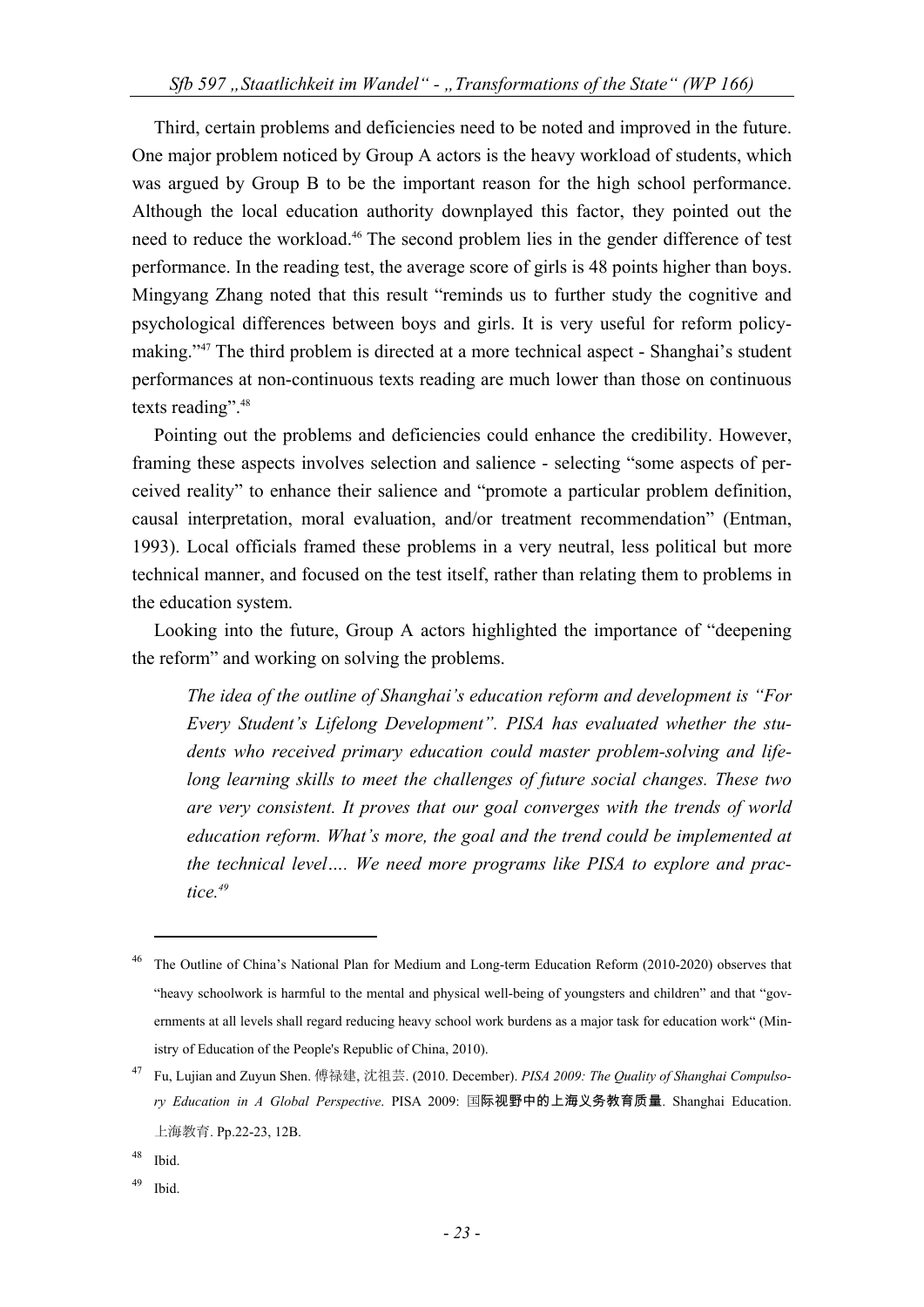For Group A actors, PISA 2009 has evaluated more than two decades of Shanghai's education reform efforts. The local education authority and PISA team used their framings to make it difficult and unjustifiable for the public to use the results to overhaul the education reforms attempts made by the government. Through the interviews, talks, and written reports, the local education authorities and PISA team developed and enhanced the legitimacy of PISA as the instrument to deepen the education reform.

|                               | <b>Group A</b>                                                                                                                                                                                    | <b>Group B</b>                                                                                                                                                             |
|-------------------------------|---------------------------------------------------------------------------------------------------------------------------------------------------------------------------------------------------|----------------------------------------------------------------------------------------------------------------------------------------------------------------------------|
|                               | Local Authority, PISA Team Mem-<br>bers, Local Educators and Research-<br>ers                                                                                                                     | Independent Educations,<br><b>Overseas Chinese Professors</b>                                                                                                              |
| Major attitude                | Delighted, but keep a rational view                                                                                                                                                               | Worried                                                                                                                                                                    |
| <b>Warnings</b>               | PISA results represent Shanghai's<br>education level, but it does not repre-<br>sent China;<br>Education in other countries (e.g.<br>USA) is not bad;<br>We need to acknowledge the prob-<br>lems | PISA results do not represent<br>China, it even does not re-<br>flect Shanghai's education;<br>It reflects the failure of Chi-<br>na's education                           |
| Reflecting on the<br>problems | High costs for top results, e.g. heavy<br>workload:<br>Gender difference in test perfor-<br>mance:<br>Low performance on reading non-<br>continuous texts                                         | Simplification of education,<br>passive learning, no creativi-<br>ty;<br>High costs for top results,<br>e.g. heavy workload;<br>Need to consider psycholog-<br>ical health |
| Looking into the future       | Deepen the reform, value every stu-<br>dent                                                                                                                                                       | Paradox of China's educa-<br>tion                                                                                                                                          |

*Table 4: The discrepancy of reflection on the test results (own account)* 

Compared to the reactions of Group A, Group B actors demonstrated a more negative attitude towards the test results. Table 4 illustrates the different views of these two groups when reflecting on the problems. Group B actors did not praise the accomplishments, but were generally worried about China's education system. They even warned that the outstanding result represents the failure of China's education. There is no doubt that the Shanghai results do not represent China as a whole, they even expressed that "these [PISA results] do not represent Shanghai". Reflecting on the problems, Group B showed more sympathy for students who bear the daily heavy workload and face the pressure to achieve academic success, at the cost of sacrificing social life and mental health. These problems are a direct result of China's current educational system that simplifies education, lacks developing student's individuality and creativity. They pointed out that China's current educational system is in a state of paradox: on one hand, the whole nation puts a lot of emphasis on developing student's creativity and allround development; on the other hand, students still suffer from tremendous examina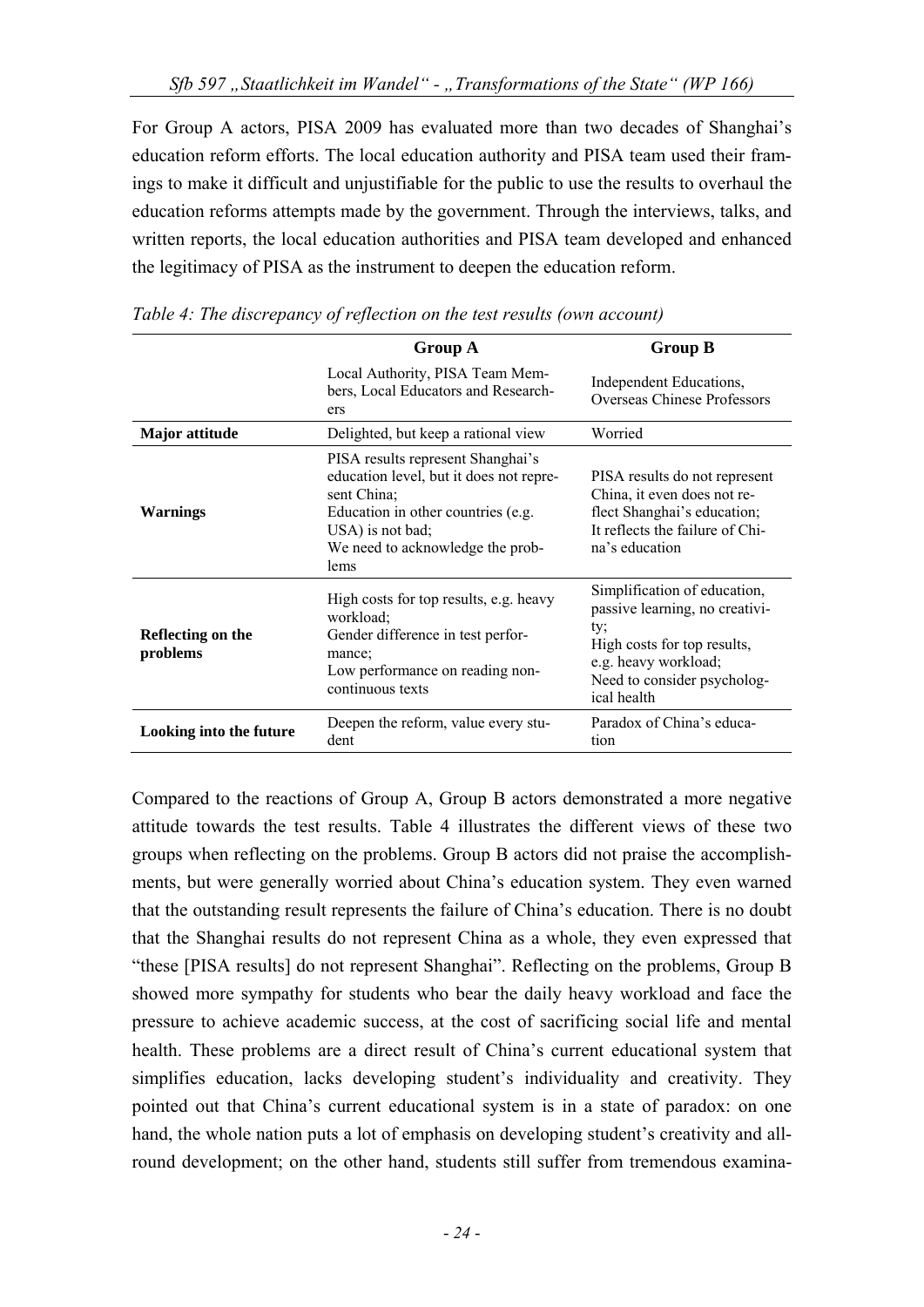tion pressure. Thus, for Group B actors, the education reforms are far from successful and the PISA test scores do not indicate that China outperformed other nations in education quality.<sup>50</sup>

#### **4 DISCUSSION AND CONCLUSION**

1

In this paper we analyzed how the Shanghai local education authority justified the introduction of the PISA program and how they used test results to legitimize the education reform stance. The analysis shows that local government actors used the PISA as an external assessment tool to impact policymaking and education reform. This result is consistent with other studies that also find that education authorities used the PISA results to justify reform stances (Gür, Çelik, & Özoğlu, 2011). Our case shows that this justification was held in silence until the test results had been released. The outstanding PISA results are framed to be the consequences of education reforms initiated and led by the Shanghai local government and the Municipal Education Commission, whereas the problems and deficiencies are related to the test itself, not to the education system. In contrast, independent educators and overseas Chinese professors expressed more concerns about China's education and they pointed out more problems inherent in the current education system. The argumentations may be more or less convincing in the eyes of the audience, but the framing lies in the realm of politics (Rautalin & Alasuutari, 2009). Through their framing, the local education authority legitimated its pre-existing reform decisions and reconfirmed their reform agenda.

Extant literature has devoted much attention to study the impact of globalization and the diffusion of international standards of education policy and practice. Recent studies have begun to pay more attention to the diffusion at the national level and explored how actors at the national level emulate the standards to increase their decision legitimacy (Tews, Busch, & Jorgens, 2003; Rautalin & Alasuutari, 2009; Bieber & Martens, 2011). China's case is different from the existing framework, since education reforms in China have led to centralization, decentralization, and recentralization (Hawkins, 2000; Hawkins, 2006). In the PISA case, actors from Shanghai's local education authority play very important roles in initiating the PISA project and responding to the results. Our case study offers a vivid example by demonstrating how the local education authority used PISA to legitimize the pre-existing policy stance and confirm its position to deepen the education reform.

<sup>50</sup> Li, Dajiu. 李大玖. (2010, December 16). *How to View Shanghai Students' First Rank in PISA Test? Advices from Chinese American Educators for China's education*.如何看待上海学生 PISA 测评全球第一? — 美国华裔教育学家为中国教育建言. 参考消息. Reference News. Section 9.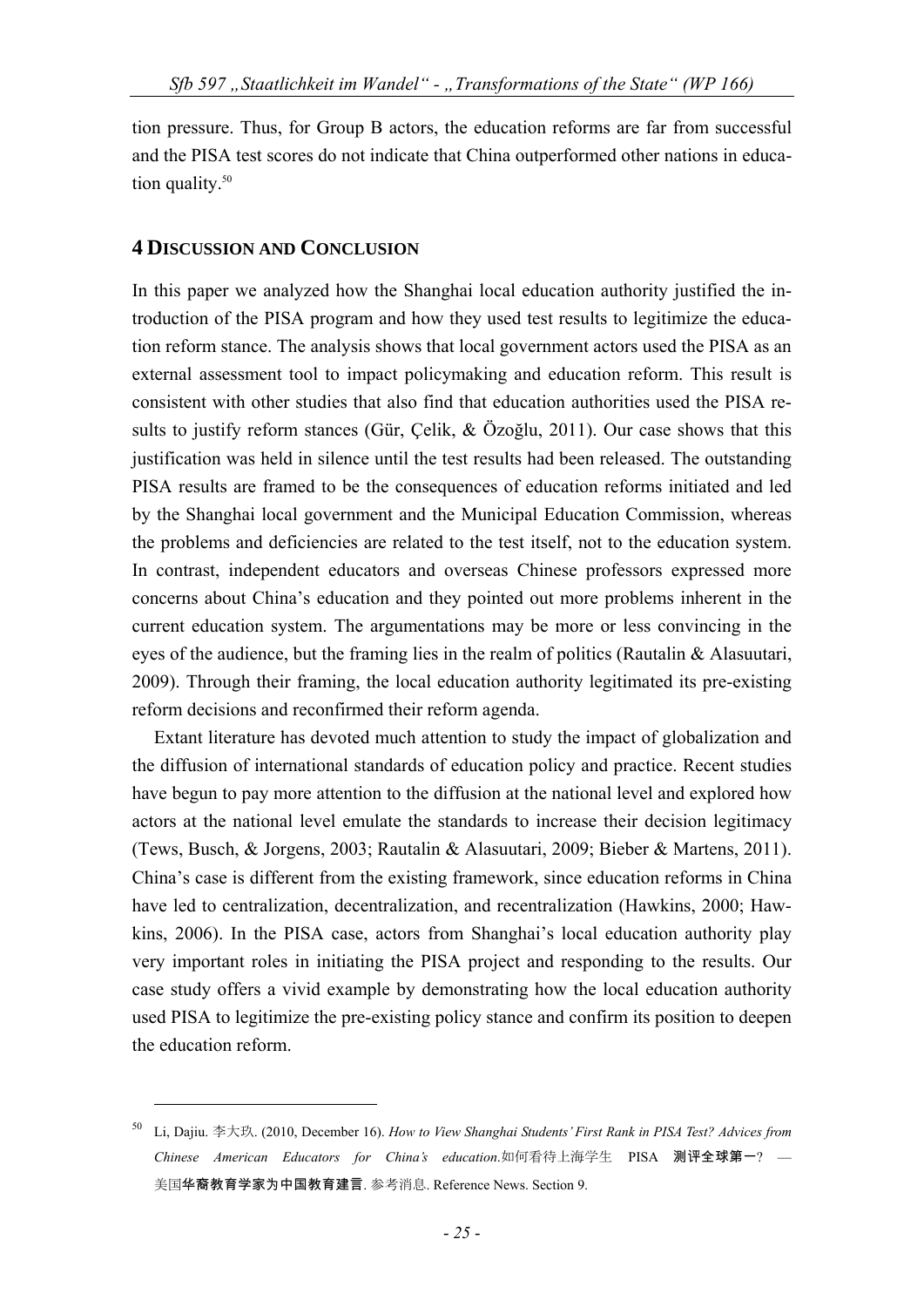There are some limitations in our study. For example, we only included published views and comments in our analysis, which may limit our scope and neglect some viewpoints that were filtered and did not go public. The views and voices from other social groups such as students, parents, and teachers were not well-documented and represented in the media; therefore we could not include these important actors in our analysis. Future study could use interviews with these actors to collect more data and show a richer picture of the PISA discourse.

To conclude, our analysis of the reasoning surrounding the PISA results reveals that there is a profound discrepancy between local political actors and stakeholders on the one hand and independent researchers and overseas professors on the other. The discourse centering on the PISA 2009 results has reshaped the education discourse in China. The case of China is particularly interesting for education discourse analysis, because the pre-PISA discourse had been characterized by the criticism of the examoriented education and the skepticism of the effectiveness of the education reform; furthermore, there were no public discussions about the PISA study - even the officials from the education department did not talk about its decision of participation. The successful performance could be a blessing in the sense that the local education authority legitimated the pre-existing reform policies and its position in leading the future reforms. The post-PISA discourse is supposed to bring about a new consensus regarding the need to deepen reform (Ertl, 2006). It has created high expectations for the consistently strong performance of Shanghai students and high pressure for local government to maintain the leading position in the PISA test in the future, which was adopted as the barometer for the effectiveness of the continuing education reform (Rautalin & Alasuutari, 2009).

#### **REFERENCES**

- Ball, S. J. (1990). Introducing Monsieur Foucault. In Ball, S.J. (Ed.), *Foucault and Education: Disciplines and Knowledge* (pp.1-8). London: Routledge.
- Bieber, T. & Martens, K. (2011). The OECD PISA Study as a Soft Power in Education? Lessons from Switzerland and the US. *European Journal of Education, 46*(1), 101-116.
- Bjork, C. (2010). Educational Reform, Academic Intensity, and Educational Opportunity in Japan. *Globalization, Changing Demographics, and Educational Challenges in East Asia (Research in the Sociology of Education, Volume 17), Emerald Group Publishing Limited, 17*, 65-96.
- Chan, D., Mok, K. H. & Anguo, T. (2004). Education. In L. Wong, L. White & G. Shixun (Eds.), *Social Policy Reform in Hong Kong and Shanghai: A Tale of two Cities* (pp. 85-126). New York: M.E. Sharpe.
- Chan, R. K. H. & Wang, Y. (2009). Controlled Decentralization: Mindan Education Reform in China. *Journal of Comparative Social Welfare, 25*(1), 27-36.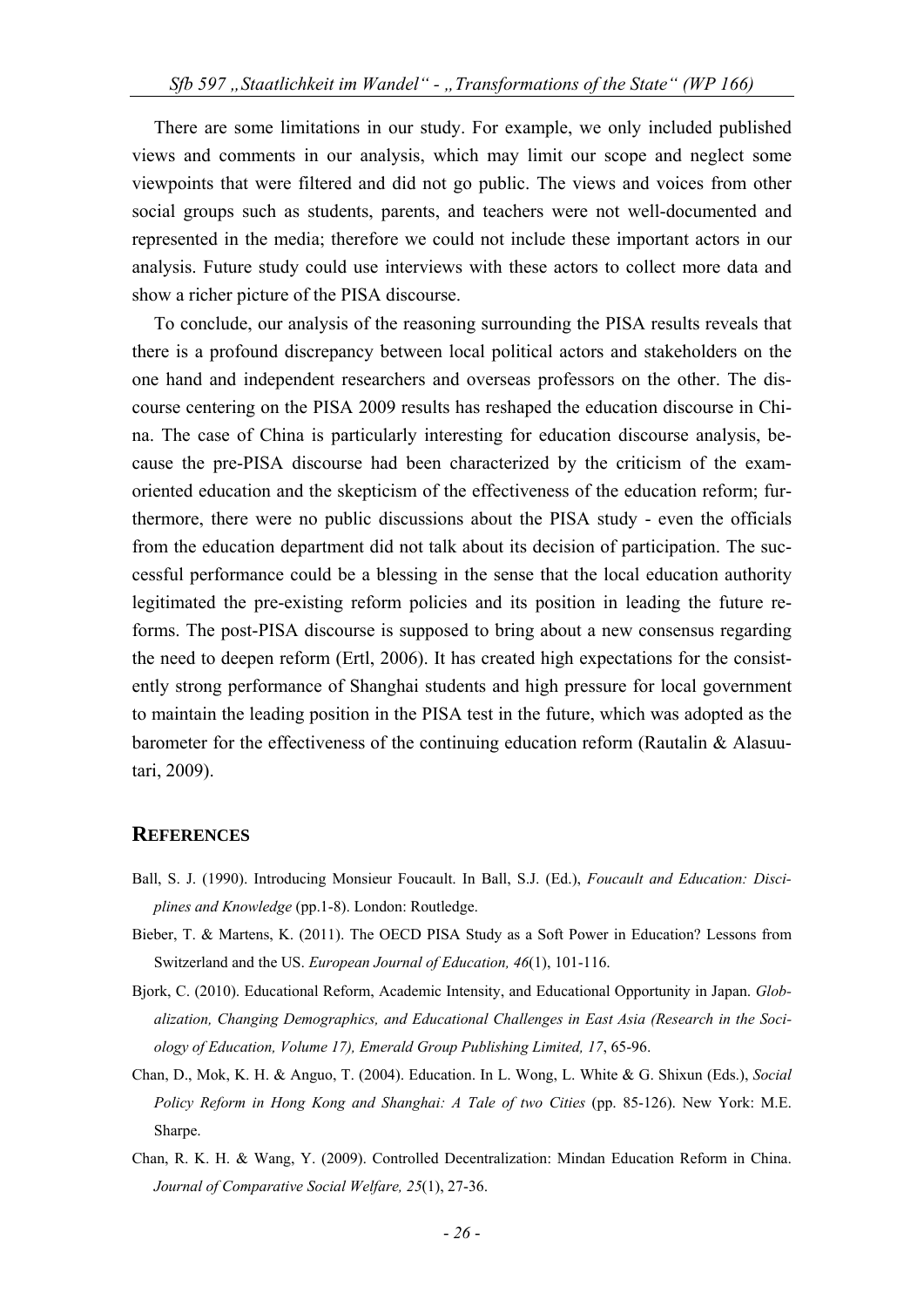- Dello-Iacovo, B. (2009). Curriculum Reform and 'Quality education' in China: An Overview. *International Journal of Educational Development, 29*(3), 241-249.
- Deutsche UNESCO-Kommission (Ed.). (2010). *Weltbericht "Bildung für Alle" 2010. Kurzfassung*. Bonn: Deutsche UNESCO-Kommission.
- Dillon, S. (2010). Top Test Scores from Shanghai stun Educators. *New York Times, 12.07.2010.*
- Edmunds, C. K. (1919). Modern Education in China. *The Journal of International Relations, 10*(1), 62- 86.
- Elman, B. A. (1991). Political, Social, and Cultural Reproduction via Civil Service Examinations in Late Imperial China. *The Journal of Asian Studies, 50*(1), 7-28.
- Entman, R. M. (1993). Framing: Toward Clarification of a Fractured Paradigm. *Journal of Communication, 43*(4), 51-58.
- Ertl, H. (2006). Educational Standards and the Changing Discourse on Education: The Reception and Consequences of the PISA Study in Germany. *Oxford Review of Education, 32*(5), 619-634.
- Farrer, J. (2010). New Shanghailanders' or 'New Shanghainese': Western Expatriates' Narratives of Emplacement in Shanghai. *Journal of Ethnic and Migration Studies, 36*(8), 1211-1228.
- Grek, S. (2009). Governing by Numbers: The PISA 'Effect' in Europe. *Journal of Education Policy, 24*(1), 23-37.
- Gür, B. S., Çelik, Z. & Özoğlu, M. (2011). Policy Options for Turkey: A Critique of the Interpretation and Utilization of PISA Results in Turkey. *Journal of Education Policy, 27*(1), 1-21.
- Hawkins, J. N. (2000). Centralization, Decentralization, Recentralization. Educational Reform in China. *Journal of Educational Administration, 38*(5), 442-454.
- Hawkins, J. N. (2006). Walking on Three Legs: Centralization, Decentralization, and Recentralization in Chinese Education. In C. Bjork (Ed.), *Educational Decentralization: Asian Experiences and Conceptual Contributions* (pp. 27-41). Dordrecht: Springer Netherlands.
- Hesketh, T., Lu, L. & Wei Xing, Z. (2005). The Effect of China's One Child Family Policy after 25 years. *The New England Journal of Medicine, 353*(11), 1171-1176.
- Hao, Y. (2012). The Reform and Modernization of Vocational Education and Training in China. Discussion Paper SP III 2012-304.
- Huang, Y. (2009). The Growth of Global Hub Port Cities under Globalisation: The Case of Shanghai International Shipping Centre. *International Development Planning Review, 31*(4), 423-444.
- Lam, K. (2010). *Curriculum Reform in Chinese Seconday Education.* Retrieved 01/15, 2012, from http://www.wes.org/ewenr/11nov/practical.htm
- Liu, Y. & Fang, Y. (2009). Basic Education Reform in China: Globalization with Chinese Characteristics. *Asia Pacific Journal of Education, 29*(4), 407-412.
- Lo, L. N. K. (1999). Quality and Equality in the Educational Development of Hong Kong and the Chinese Mainland. *Educational Research Journal, 14*(1), 13-48.
- Ming, C. K. (1986). China's recent Education Reform: The Beginning of an Overhaul. *Comparative Education, 22*(3), 255-269.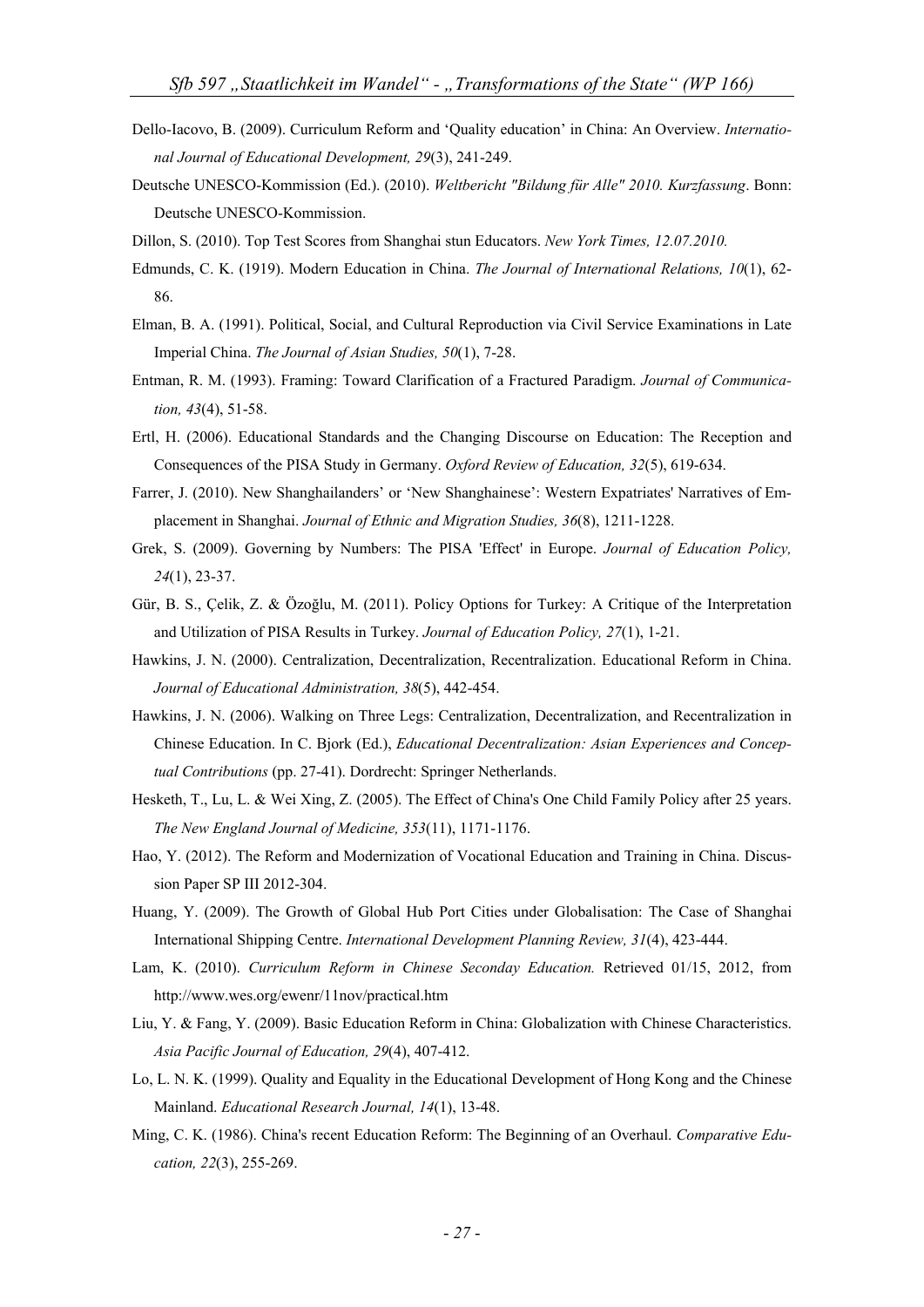- Ministry of Education of the People's Republic of China (1986). Compulsory Education Law of the People's Republic of China. Beijing: Ministry of Education of the People's Republic of China.
- Ministry of Education of the People's Republic of China (2006). Revised Law of Compulsory Education. Beijing: Ministry of Education of the People's Republic of China.
- Ministry of Education of the People's Republic of China. (2009). *Statistical Communique on National Educational Development in 2008*. Beijing: Ministry of Education of the People's Republic of China.
- Ministry of Education of the People's Republic of China. (2010). *Outline of China's National Plan for Medium and Long-Term Education Reform and Development (2010 - 2020)*. Beijing: Ministry of Education of the People's Republic of China.
- Ministry of Education of the People's Republic of China. (2012). *The Responsibilities of the Ministry of Education.* Retrieved 30.01.2012, 2012, from http://www.moe.edu.cn/publicfiles/business/htmlfiles/ moe/moe\_2797/200907/49988.html
- Miyazaki, I. (1981). *China's Examination hell: The Civil Service Examinations of Imperial China*. New Haven: Yale University Press.
- Mok, K. H. (1997). Retreat of the State: Marketization of Education in the Pearlriver Delta. *Comparative Education Review, 41*(3), 260-276.
- Mok, K. H. (2003). Centralization and Decentralization: Educational Reforms and Changing Governance in Chinese Societies. In K. H. Mok (Ed.), *Centralization and Decentralization: Changing Governance in Education* (pp. 3-17). Hong Kong: Comparative Education Research Centre.
- Mons, N. & Pons, X. (2009). The Reception of PISA in France: A Cognitive Approach of Institutional Debate (2001-2008). *Sísifo. Educational Sciences Journal,* (10), 27-40.
- Nagel, A., Martens, K. & Windzio, M. (2010). Introduction Education Policy in Transformation. In A. Nagel, K. Martens, M. Windzio & A. Weymann (Eds.), *Transformation of Education Policy* (pp. 3- 27). Basingstoke: Palgrave Macmillan.
- Ngok, L. K. & Chan David, K. K. (2004). Towards Centralization and Decentralization in Educational Development in China: The Case of Shanghai. In K. H. Mok (Ed.), *Centralization and Decentralization: Educational Reforms and Changing Governance in Chinese Societies* (pp. 81-97). Norwell: Kluwer Academic Publisher.
- Ninomiya, A. & Urabe, M. (2011). Impact of PISA on Education Policy The Case of Japan. *Pacific-Asian Education,* (1), 23-30.
- OECD (2010a). *PISA 2009 Results: Overcoming Social Background. Equity in Learning Opportunities and Outcomes*. Paris: OECD.
- OECD (2010b). *PISA 2009 Results: What makes a School Successful? Resources, Policies and Practices*. PISA: OECD.
- OECD (2010c). *Strong Performers and Successful Reformers In education: Lessons from PISA for the United States*. Paris: OECD.
- OECD (2011). *Education at a Glance 2011: Country Note China*. Paris: OECD.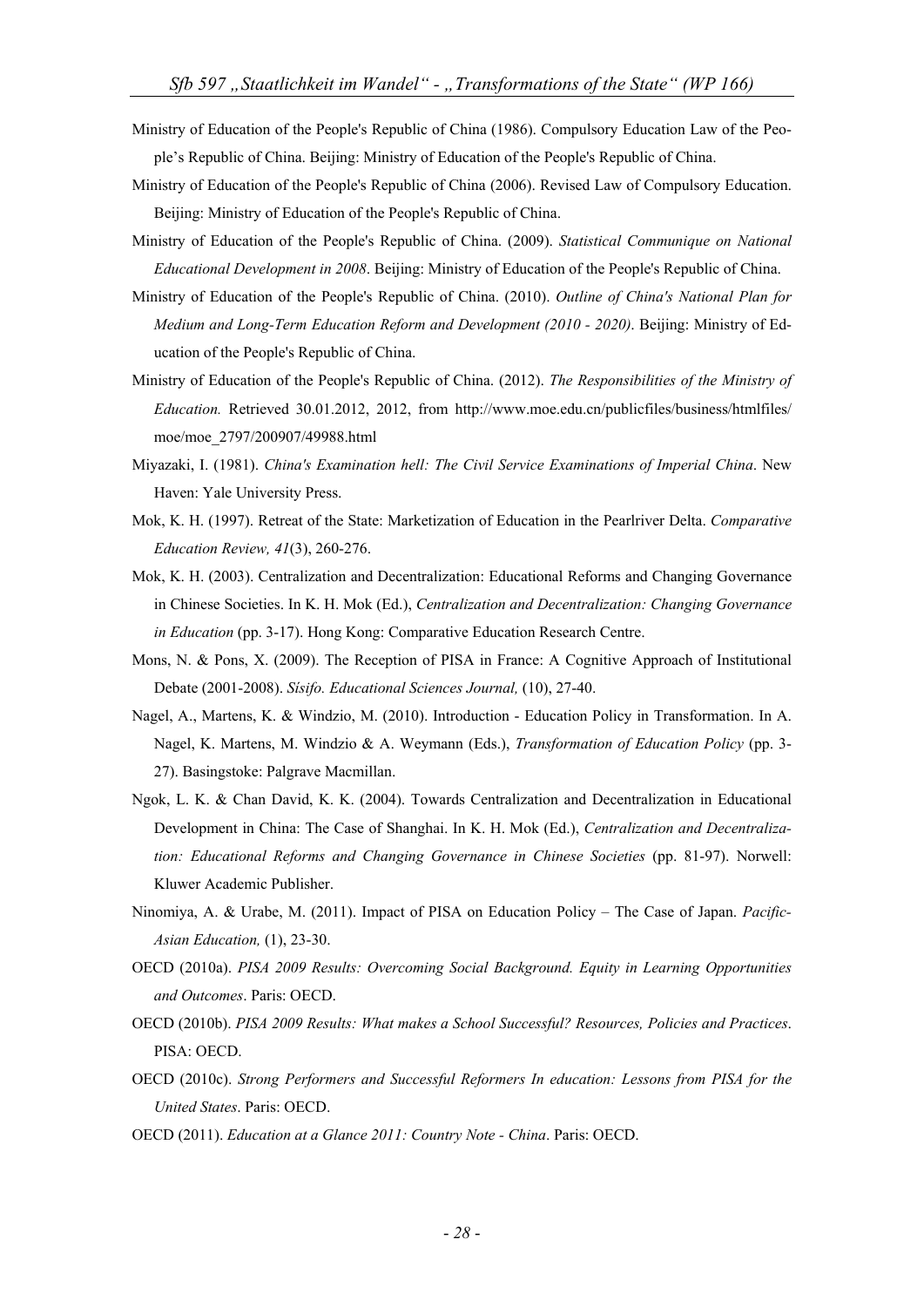- Peng, W. (2010). *China's quiet Education Revolution.* Retrieved 01/15, 2012, from http://202.205.177.9/ edoas/en/level3.jsp?tablename=1245221141523299&infoid=1273034556886261&title=China%27s %20quiet%20education%20revolution
- Pepper, S. (1996). *Radicalism and Education Reform in 20th-Century China: The Search for an Ideal Development Model*. Cambridge England; New York: Cambridge University Press.
- Perelman, C. (1982). *The Realm of Rhetoric*. Notre Dame: University of Notre Dame Press.
- Pons, X. (2011). What do we really Learn from PISA? The Sociology of its Reception in Three European Countries (2001-2008). *European Journal of Education, 46*(4), 540-548.
- Rautalin, M. & Alasuutari, P. (2009). The Uses of the National PISA Results by Finnish Officials in Central Government. *Journal of Education Policy, 24*(5), 539-556.
- Ryan, J. (2010). "The Chinese Learner": Misconceptions and Realities. In J. Ryan & G. Slethaug (Eds.), *International Education and the Chinese Learner* (pp. 37-56). Aberdeen/Hong Kong: Hong Kong University Press.
- Ryan, J., Kang, C., Mitchell, I. & Erickson, G. (2009). China's basic education reform: An account of an international collaborative research and development project. *Asia Pacific Journal of Education, 29*(4), 227-241.
- Sadler, T. D., & Zeidler, D. L. (2009). Scientific literacy, PISA, and socioscientific discourse: Assessment for progressive aims of science education. *Journal of Research in Science Teaching, 46*(8), 909- 921.
- Schirokauer, C. (1981). Introduction. In I. Miyazaki (Ed.), *China's Examination Hell: The Civil Service Examinations of Imperial China* (pp. 7-12). New Haven: Yale University Press.
- Shi, J. & Neubauer, D. E. (2009). Constructing a General Framework for Quality Evaluation in Higher Education. In T. W. Bigalke & D. E. Neubauer (Eds.) *Higher Education in Asia/Pacific: Quality and the Public Good* (pp. 217-232)*.* New York: Palgrave Macmillan.
- Slethaug, G. (2010). Something Happened while Nobody was Looking: The Growth of International Education and the Chinese Learner. In J. Ryan & G. Slethaug (Eds.), *International Education and the Chinese Learner* (pp. 15-36). Aberdeen/Hong Kong: Hong Kong University Press.
- Stack, M. (2006). Testing, Testing, read all about it: Canadian Press Coverage of the PISA Results. *Canadian Journal of Education / Revue Canadienne De l'Éducation, 29*(1), 49-69.
- Steiner-Khamsi, G. (2004). *The Global Politics of Educational Borrowing and Lending*. New York: Teachers College Press.
- Takayama, K. (2010). Politics of Externalization in Reflexive Times: Reinventing Japanese Education Reform Discourses through "Finnish PISA success". *Comparative Education Review, 54*(1), 51-75.
- Tews, K., Busch, P. O. & Jorgens, H. (2003). The Diffusion of New Environmental Policy Instruments. *European Journal of Political Research, 42*(4), 569-600.
- Vaara, E., Tienari, J. & Laurila, J. (2006). Pulp and Paper Fiction: On the Discursive Legitimation of Global Industrial Restructuring. *Organization Studies, 27*(6), 789-813.